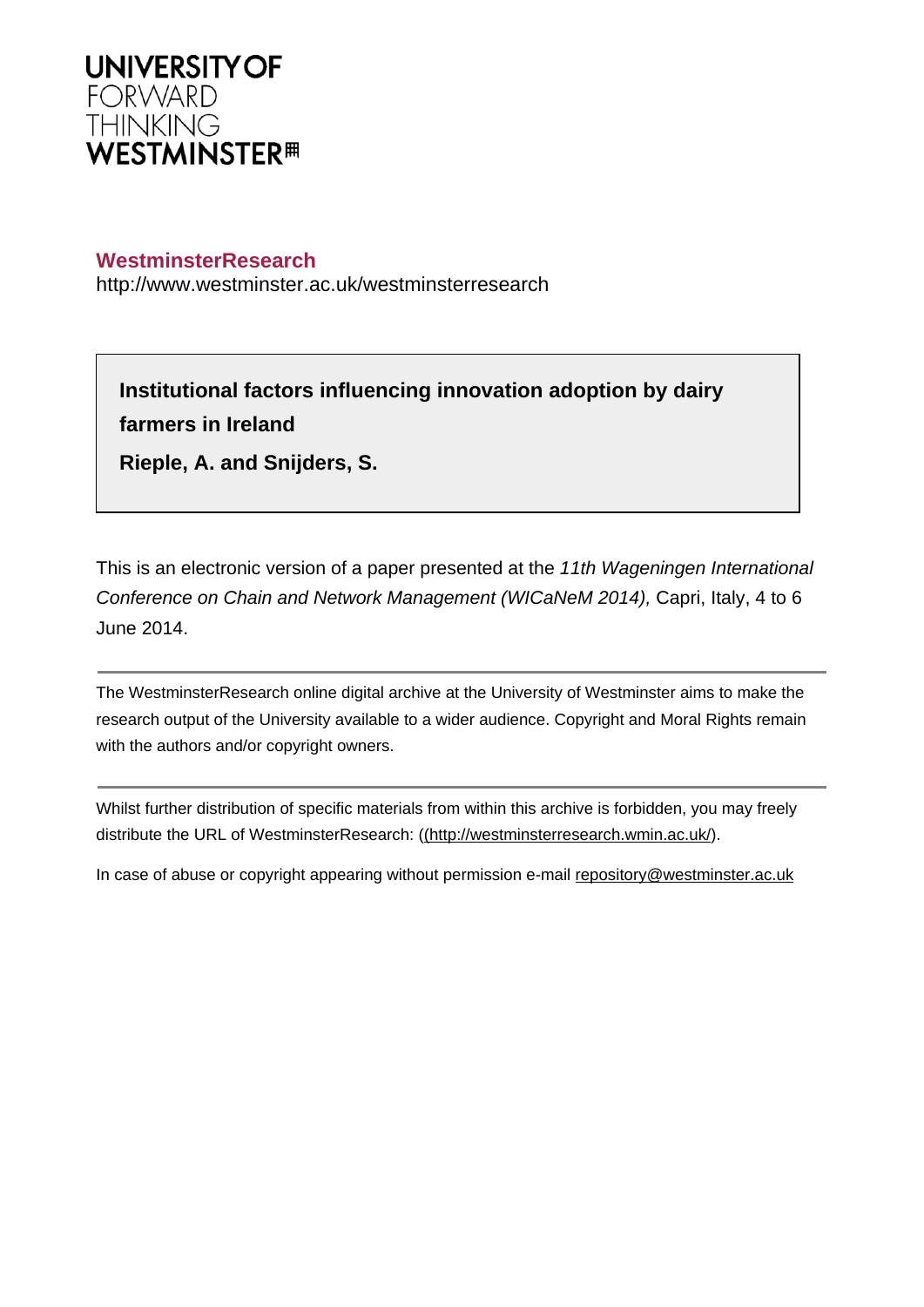# **hellooooooo**

# **Institutional factors influencing innovation adoption by dairy farmers in Ireland**

Theme (3) Network relationships and knowledge exchange in food chains and networks.

Strong ties and network cohesion are important for transfer of complex and tacit knowledge; whereas weak ties and structural holes which bridge organizational boundaries are important for the acquisition of diverse, new knowledge, potentially leading to innovation and innovativeness. Intensity and frequency of network relationships may positively impact on innovative power and outcome of food businesses. Acquisition, assimilation, transformation and exploitation of knowledge external to the company make up the absorptive and learning capacity of the company. Contributions focusing on network relationships of food businesses and/or absorptive or learning capacity and their impact on business performance are especially welcomed for this topic.

# **Abstract**

Location-based resources are important factors in the entrepreneurial creation of wealth. This is as true in agriculture as it is in other industrial contexts. In this study, we are interested in how formal and informal institutions such as knowledge networks and localized 'webs' of influence act to facilitate or block innovation in the dairy farming industry. Our study of dairy farmers in Munster, Republic of Ireland (an intensive location for dairy farming), is located in a context in which there are policy-based interventions intended to improve the local economic environment. We are interested to know if these are effective, or if other factors within the institutional field are too strong and act to impede the take up of new ideas promoted within such initiatives.

Our study uses neo institutional theory as the methodological lens through which we assess the interplay of structural factors within the field. Using interview accounts, we are looking for evidence of embedded institutional logics, interpretive schemas, knowledge blockages, and the role of formal institutions on the development of innovation within the field. Through undertaking a deep study of innovativeness in one locale, Munster, with the proviso that we use this as an illuminatory context and not one that is necessarily representative of a wider field, we contribute to an understanding of the influences on resistance to innovation in farming contexts, and to the wider theoretical field of agricultural economics.

### **Introduction**

In this research, we are interested in how formal and informal institutions such as knowledge networks and localized 'webs' of influence act to facilitate or block innovation in the dairy farming industry. Our study of dairy farmers in Munster, Republic of Ireland (an intensive location for dairy farming), is located in a context in which there are policy-based interventions intended to improve the local economic environment. We are interested to know if these are effective, or if other factors within the institutional field are too strong and act to impede the take up of new ideas promoted within such initiatives.

In our study, we are interested in assessing the factors that contribute to the propensity to acquire innovative knowledge and adopt innovative practices in Munster (ROI) one of the more intensive areas of dairy production in Ireland (Lally and Riordan, 2001) and the British Isles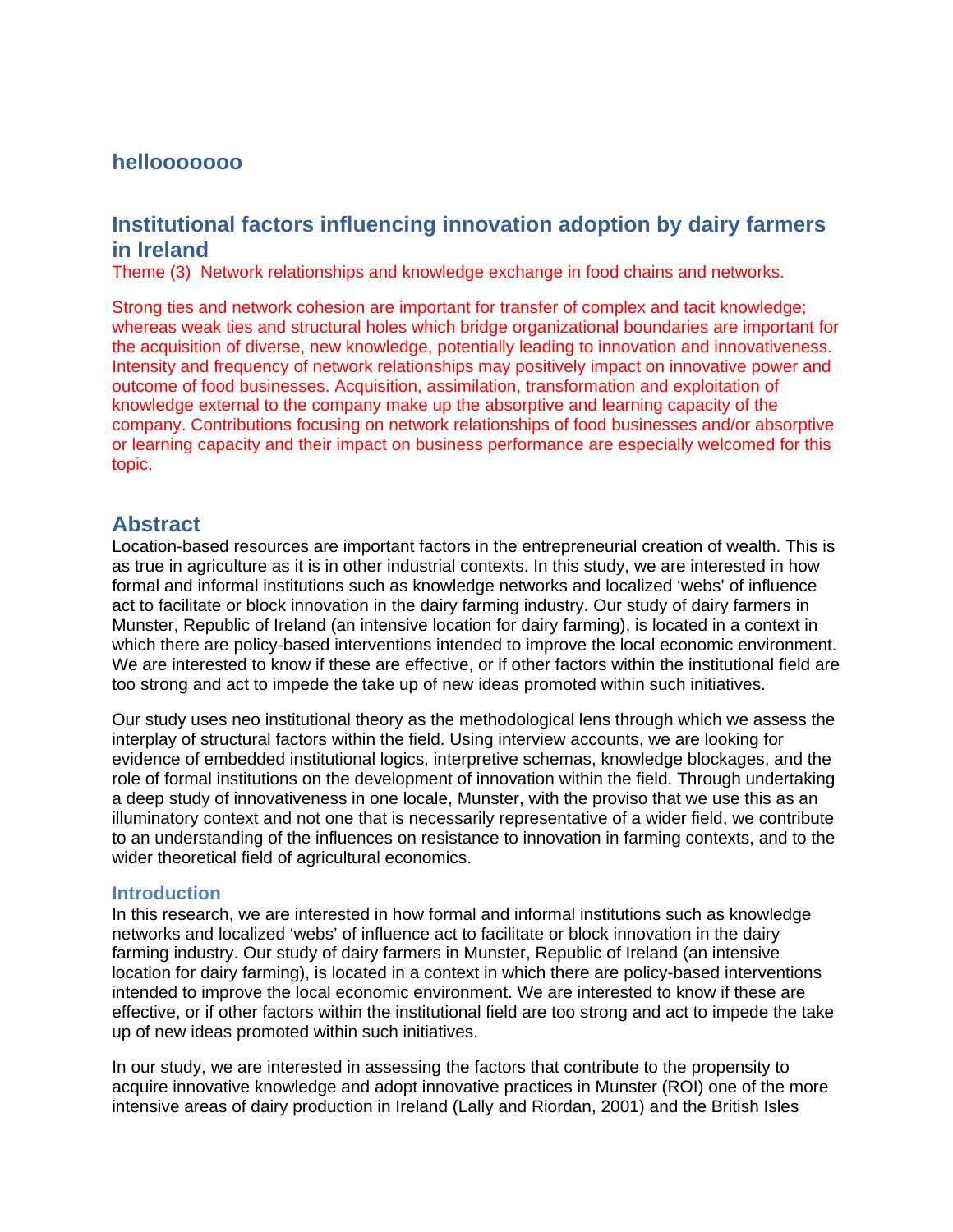more generally (Agriculture and Horticulture Development Board, 2013). We investigate how both formal and informal institutions such as research institutes, knowledge networks, and localized 'webs' of influence (Rieple et al., 2013), act to encourage or block the adoption of innovations amongst dairy farmers in this region of Ireland. We are interested in how the context, which is socially-constructed, embedded in norms of beliefs and values, and in which path dependency has led to a locally constituted set of learning communities, skill-sets and cognitive styles, influences the relative propensity of farmers to innovate.

This paper is structured as follows. We first review the diverse literatures that relate to agricultural economics and innovation adoption. We then describe our methodology and describe our qualitative research design including our interview protocols and data analysis methods. The following section discusses our data and findings, followed by the final section that draws out implications for theory and for further research.

# **Theoretical background**

## **The economic background to the dairy industry in Ireland**

The dairy industry worldwide is undergoing a period of significant structural change. This includes a move towards larger-sized, more intensive, farms driven by a search for greater efficiencies (Nehring, Sauer, Gillespie and Hallahan, 2011).

## **Insert Figure 1 about here**

## **Changing structure of dairy farms in selected EU-27 countries and the United States. (Source: Nehring, Sauer, Gillespie and Hallahan (2011).**

There is also increasing competition internationally. The USA has very intensive farms, where cattle are reared indoors and fed with manufactured feedstuffs rather than grass. These are some of the most economically efficient farms in the world (Nehring, et al., op. cit.) with whom grassland-based dairy farms have to compete. On the other hand, consumer concerns with issues of sustainability and food quality are likely to influence buying behaviour. Traceability is becoming a more important issue (Maldonado-Siman, Godinez-Gonzalez, Cadena-Meneses, Ruíz-Flores, & Aranda-Osorio, 2013) and there is a small but increasingly vocal community of consumers that is concerned about the welfare of indoor reared animals and the feeding of what they consider to be unnatural foods to cattle. Their answer is grass-fed cattle, which in theory should benefit dairy farmers in southern Ireland, although the effects of such opinions, as with organic farming more generally, does not always follow through to higher sales. So the institutional forces shaping the competitive environment for dairy farmers in Ireland may be in their favour, or not, the outcome as yet is not clear. However, the belief that they need to change is certainly embedded within the belief systems of those in the Irish government and the funding they provide to institutions such as Teagasc to work with farmers to develop more innovative practices.

Another major change that is looming is the removal of milk quotas (Lapple and Hennessy, 2012). At the moment these provide a predictable outlet and price for EU milk producers. They act to protect European farmers from international competition. When these go, Irish dairy farms may find that they have to change radically in order to compete with more efficient international farms. British farms already lag behind Denmark, Germany and the USA in terms of performance, and this is likely to get worse.

So, there are a number of reasons why Irish farmers may be willing to consider changing the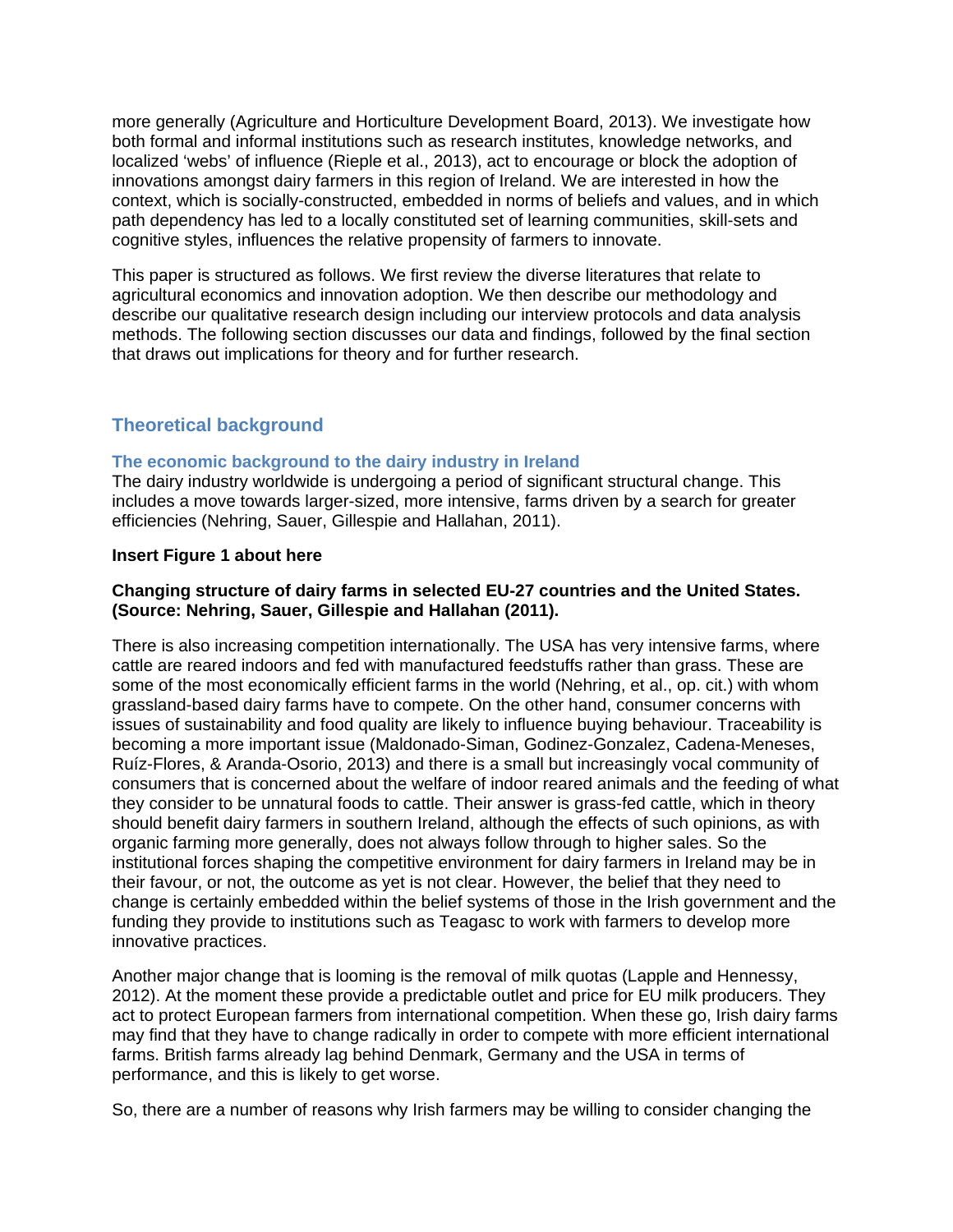customs and practices that have prevailed in the region, sometimes for centuries.

However, theories relating to clustering and resource abundance (for example Morgan, 1997; Porter, 1990; Peretto, 2012), tell us that there are less supportive and more supportive locations for innovation, and therefore there may be good reasons why innovation may not be achieved, even if desired. For instance, Maskell et al. (1998:81) suggest, "some geographical environments are endowed with a structure as well as a culture which seem to be well suited for dynamic and economically sound development of knowledge, while other environments can function as a barrier to entrepreneurship and change".

### **Neo institutional theory**

An interest in the influence of environmental factors on innovation adoption leads us to institutional theory. This tells us that embeddedness is an important factor in the sharing of knowledge and the creation of institutional logics, that shape how people behave (Dacin et al, 2002; Tolbert and Zucker, 1996). In the process of innovation adoption, some authors have found that embeddedness plays an especially strong role in rural areas (Roper, 2001; Heanue and Jacobsen, 2008). Extending the role of embeddedness, both Heanue and Jacobsen (2008) and Christensen et al. (2011) identified the importance of knowledge networks on farm innovativeness. Oresczyn et al.'s (2010) study of the influence of networks on innovation amongst arable farmers in the UK found that their knowledge networks, which included agronomists, research institutes and governmental departments, increased the adoption of innovations in new technologies and GM crops. Although dairy farmers may have different needs from arable farmers (Wenger et al, 2002), Hartwich and Negro (2010) also found that New Zealand's dairy innovation system depends on a small number of influential public and industry agents. The importance of partnerships in such networks has been noted (e.g. Hartwich and Negro, 2010 and DEFRA, 2013), however some research has suggested that farmers found the partnership models too complex and fragmented which made advice difficult to understand. The content and process of such advice provision is worthy of further investigation to ensure that the appropriate information reaches farmers when they need it.

Agriculture is a regulated industry and product innovation is controlled. However, innovation can include process and social activities (Diederen et al, 2003; Hartwich and Negro, 2010), neither of which are subject to the same types of regulatory control. One question is whether the strongly institutionalised control of product innovation blocks farmers' awareness of the possibilities for process or business model innovation (Teece, 2010). In fact McElwee (2006) goes so far as to claim that agriculture's 'regulated, complex and multi-faceted environment' acts as a significant barrier to entrepreneurial activity, and that there are particular barriers for farmers who wish to change their strategy to take advantage of new opportunities.

Other competing institutional factors include historical farm ownership structures. Those who are able to innovate can be constrained to a relatively small number of options because of restrictive tenancy agreements (McElwee 2006). McElwee and Robson (2005) also suggest that as some small farms may have been owned or managed within the same family for generations; this prevents farmers from becoming entrepreneurial as they have been "locked into a way of being," and have enjoyed a relatively secure pattern of work that blocks the willingness to take entrepreneurial risks (McElwee, 2006). This also manifests itself in poor management skills of the farmers, their level of education and their readiness to cooperate, and not in a lack of resources (ibid.).

Other barriers to the development of farm entrepreneurship that have been identified in previous research include economic barriers such as the inability to develop economies of scale or access support networks (Lowe and Talbot, 2000; McElwee, 2004). In fact, considerable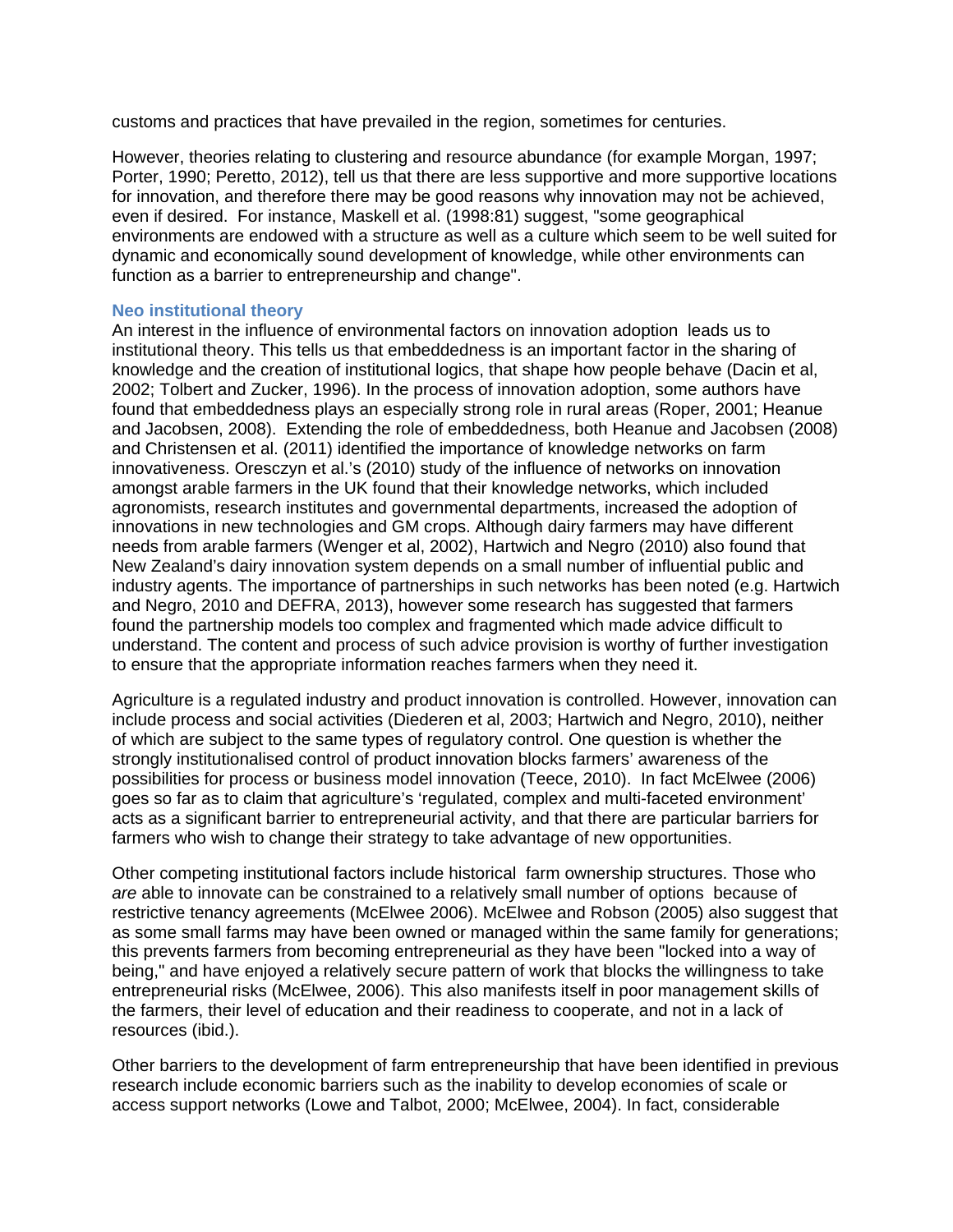research has identified the importance of networks in entrepreneurial success (Ng and Rieple, 2014; Smith & Lohrke, 2008; Arregle, J. L., et al. 2013). Arguably the principal role of entrepreneurs is in building relationships with a range of parties (Greve & Salaff, 2003) There is clear evidence that their "social competence" and social capital is related to financial success (Baron & Markman, 2003; Aarstad, Haugland, & Greve, 2010). "Discussion networks" are especially important for acquiring and exploiting external knowledge in technology ventures, for example, in new product development (Yli-Renko et al., 2001). Further, inter-firm networks can produce significant, positive effects on the performance of firms that are able to leverage their networks from their business and social interests to capture valuable market opportunities (Lechner & Dowling, 2003). Strong ties for example have been associated with sales growth (Collins & Clark, 2003).

As farmers can have narrow social networks, they may have limited access to knowledge of opportunities or the means to develop and exploit new markets (Maskell et al., 1998; Lowe and Talbot, 2000). In line with these findings Diederen et al. (2003) found that farm innovators tended to value external sources of information. Support and network resources may be more likely to be sought from family and friends rather than those who can advise effectively about innovation development, though Bergevoet and van Woerkum (2006) found that using study groups are an aid to gaining explicit and implicit knowledge. In our study, one question relates to the role of agricultural research institutes in stimulating innovation. Munster is a region in which there are policy-based interventions to improve the institutional environment. Considerable investment goes into dairy research in the area, and one of our objectives was to know if this is effective, or if other factors within the field are too strong and act to prevent the take up and implementation of new ideas.

### **Innovation adoption theory**

In this respect, another body of theory that concerns the innovation process lends insight to our study. This field not only examines the creation of an innovation, but also its dissemination and adoption (van der Veen, 2010; Soriano and Huarng, 2013). Where neo-institutional theory and innovation adoption theory overlap is where they show that for new ideas to be taken up within a field, through initiation and then take-up by early adopters or imitators, innovations have to have value, whether symbolic or economic (Akrich et al, 2002). Position in a network and other aspects of embeddedness are also areas where there are overlapping features between the two fields. In the fields of farm and agricultural innovation and entrepreneurship, less research appears to have been undertaken on some key areas - for example the innovation or entrepreneurial strategies of farmers, the role of women in agricultural innovation, and the effects of network centrality or location in a cluster on propensity to innovate.

What role embeddedness plays in agricultural innovation is an interesting question that does not yet appear to have been studied in much depth. In Munster, we already know that some farmers are deeply embedded in local knowledge networks, whereas others are not. And therefore one of our objectives is to assess whether the depth, and type, of embeddedness influences innovation adoption. Heanue and Jacobsen (2008) found that, in some industries in rural Ireland, embeddedness in a locale could be either advantageous or disadvantageous according to industry context: for firms in the metal products industry, deep, local embeddedness encouraged innovativeness while for furniture firms, it did not. Within a tight community, innovation maybe blocked, but may also be enabled as the pooling of knowledge and resources allows for risk to be minimised and hardship shared. What types of innovation are encouraged or discouraged by such a community remains to be discovered.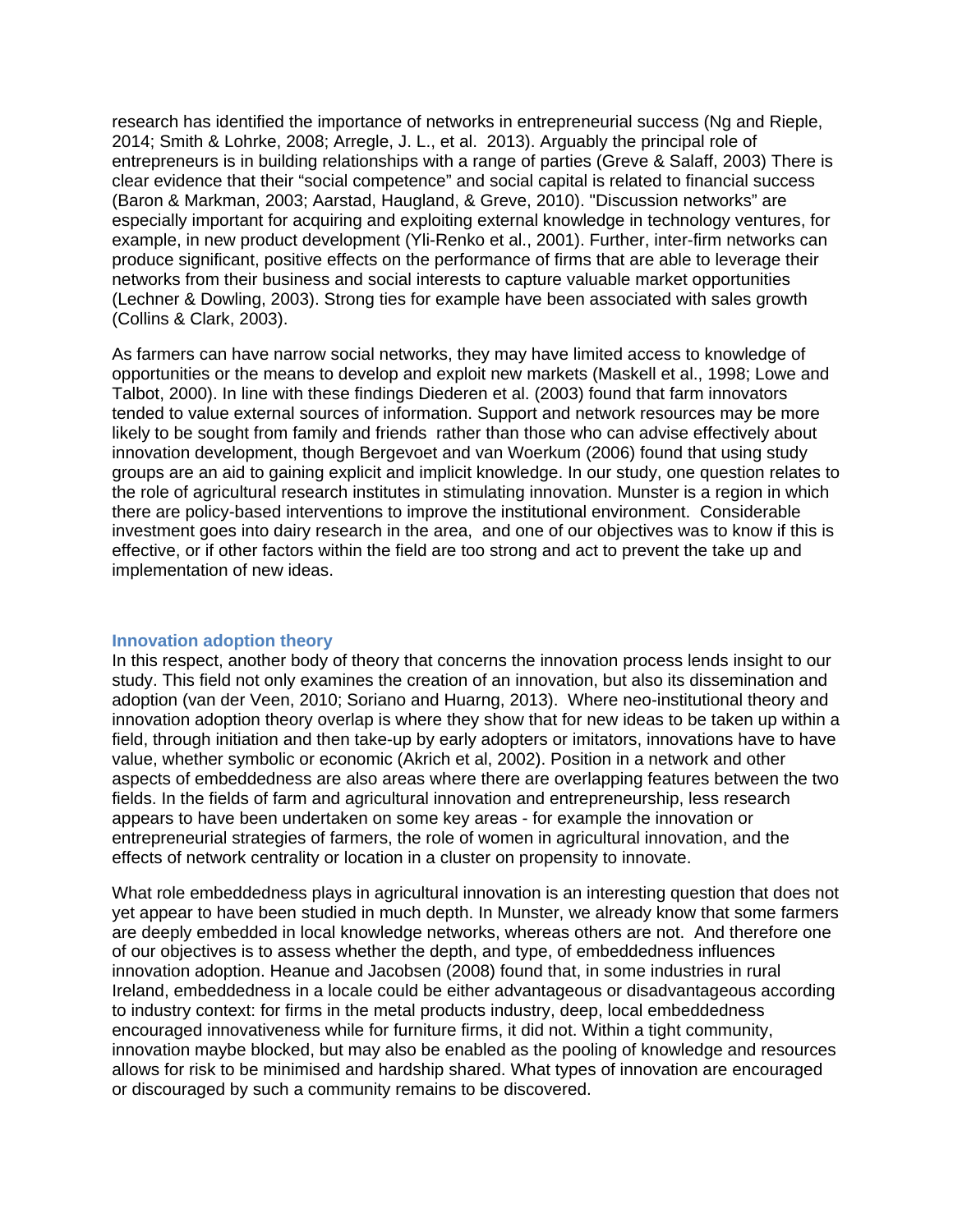Innovations differ in terms of their novelty, difficulty, capital intensiveness, and the need for the involvement of other products and infrastructure in the adoption process (e.g. Soranio and Huarng, 2013). Innovators can be frontrunners / early adopters or laggards, normally with a corresponding lessening of risk as time goes on. Risks in new technologies are the result of imperfect information of the operating conditions and performance characteristics of the new technology (Diederen, et al., 2003). Diederen and colleagues also identify a number of other factors that are indicative of a propensity to be early adopters of innovations: the youth of the farmer; farms that are bigger or produce for heterogeneous markets; and farmers who develop innovations themselves or in co-operation with others. However, they also found that farmers in the dairy sector seemed to be less interested in the early adoption of innovations than other agricultural sectors. This, they suggest, is the result of the quota system and environmental regulations considerably limit what dairy farmers can do.

One of the factors known to be associated with innovativeness is organisational slack (Chen, Yang & Lin, 2013). This may be defined as the spare resources or capacity that organisations have available to experiment, to share and exploit new knowledge, or to deal with the emotional stresses of new product development (Akgün, Keskin, & Byrne, 2012; Richtner, & Sodergren, 2008; Chen, Yang, & Lin, 2013; Richtnér, Åhlström, & Goffin, , 2013; Argote, & Greve, 2007). Slack includes surplus employees, unused time or productive capacity, overlapping jurisdictions, or idle information (Bourgeois, 1981; Staber and Sydow, 2002; Hargadon, 1998).

These help firms to leverage their existing capabilities and integrate their existing knowledge into new products. In addition to slack, assimilation capacity refers to the firm's routines and processes that allow it to analyse, process, interpret and understand the information obtained from external sources (Tepic et al. 2012). The size of an organisation tends to be related to the presence or otherwise of slack and assimilation capacity; the smaller the firm, the less slack that is available, suggesting that locations where farms are small may be unable to be as innovative as those locations where farms have consolidated into larger concerns.

Caloghirou et al. (2004) found that there were a number of important aspects associated with enhanced innovativeness in farming. Besides R&D intensity and the number of employees that have an academic degree in a scientific or engineering field, organizational openness towards knowledge acquisition and sharing were important. These factors included searching patent databases, reading scientific or business journals and joining in networks where knowledge could be acquired. In line with the work on weak ties (Granovetter, etc etc) farmers with higher assimilation capacity appear to have a wider network of regular contacts. These help them to recognize changes in technical possibilities, regulations, competition and consumer demands (Tepic et al. 2012). Research in other contexts has similarly shown that the proportion of professionals in an organization is a strong predictor of innovation adoption (Damanpour, 1991; Pierce and Delbecq, 1977), and in turn professions exert considerable normative and mimetic pressures on organisations to adopt new practices (DiMaggio and Powell, 1983, 1991; Adler and Kwon, 2013; Tolbert and Zucker, 1983).

#### **Summary of literature and development of our research questions**

From this review of relevant literature we were able to establish that there is relatively little research that has examined the factors contributing to the adoption of innovation in the dairy farming industry, and almost none that we could find that examined the Irish dairy context. As this is different from many other areas where research has been undertaken because of the distorting effect of milk quotas and the small size and family-ownership structure of the local industry, and given the Irish government's attempts to increase the adoption of new ideas it appeared to be a context worthy of examination.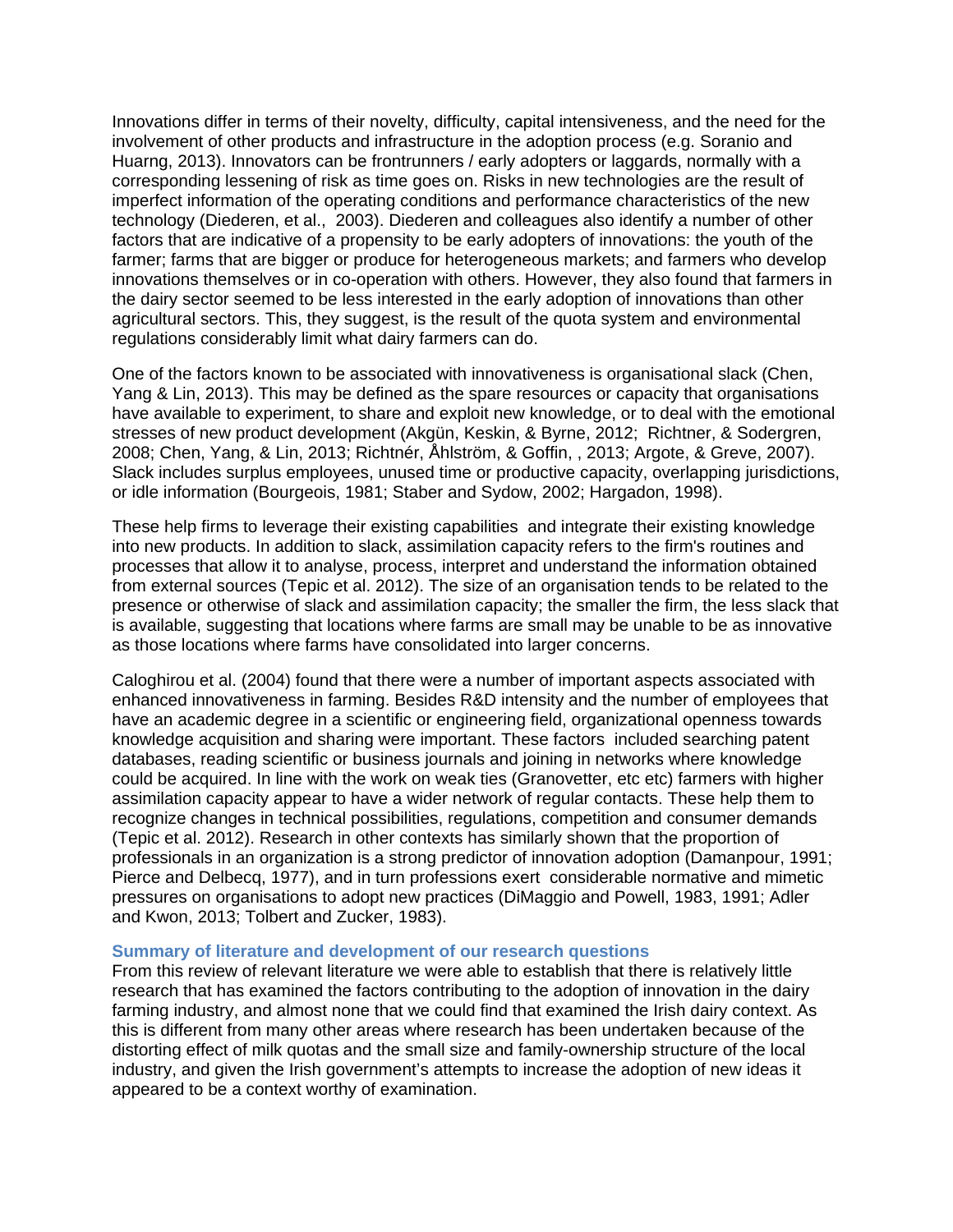Similar to Adler and Kwo, (2013) who looked for "the roles played in the diffusion process by facilitating and impeding factors at three levels: individual professionals (their autonomy, expertise, values, identities, and ties), professional organizations (their strategies, structures, cultures, skills, and systems), and the broader institutional field (professional associations, accountability demands, and competition)", we will be looking for factors such as:

- network position centrality, weak vs strong ties;
- knowledge networks and clusters:
- organisational slack and assimilation characteristics
- personal openness factors such as reading, degrees, networking, openness,
- innovation blockers.
- competing institutional logics and interpretive schema,
- and the role of formal institutions on innovation adoption, or innovation rejection, within the field.

We are also looking for links between these and the types of innovation adopted, the source of an innovative idea, and its path through the field and the recursive influence of certain factors on other factors.

## **Methodology**

In order to undertake this study of the institutional factors influencing innovation in Irish dairy farms we contacted a purposive cohort of 33 dairy farmers and employees of government agencies in the Munster area. This area is one of deeply embedded historical relationships based around agriculture, religion and family, and we do not claim that it is representative of other regions. It is also an area in which there are specific government interventions aimed at improving the performance of dairy farms and agriculture more generally. Teagasc (The Irish Agriculture and Food Development Authority) is the government agency responsible for improving the agriculture and food industries. Its mission is to 'support science-based innovation in the agri-food sector and the broader bio-economy that will underpin profitability, competitiveness and sustainability' (Teagasc, 2013). In Ireland, all dairy farmers pay a levy to Teagasc's Research Institute, which funds research into dairy farming. Hence we were interested in the role of Teagasc, as well as other institutional factors that influenced the dissemination and adoption of innovation in this region. For this reason a purposive group of respondents was deemed appropriate.

Our cohort was selected on the basis of their geographical location in Munster. Most, but not all, participated in discussion groups facilitated by Teagasc. Introductions to most interviewees were facilitated by a dairy specialist in the area, a current -, and a former employee of Teagasc's Moorepark Animal & Grassland Research and Innovation Centre. The former employee is now retired but is still working as a freelance in the industry and is a former colleague of one of the authors of this paper.

All were interviewed by either one or both of the authors over eight days in January and September 2012 and July 2013, in addition to a number of informal discussions which provided background information. We adopted a semi-structured format where key themes were explored, but interviewees were encouraged to talk freely about related issues if they wished. The themes included 1) **institutional context** factors, such as government policies and institutions, agricultural economics, and Irish socio-economic background; 2) factors related to **institutional logics**, such as relational capital, participation in knowledge networks, background and experience, and psychological attributes such as attitudes to learning, knowledge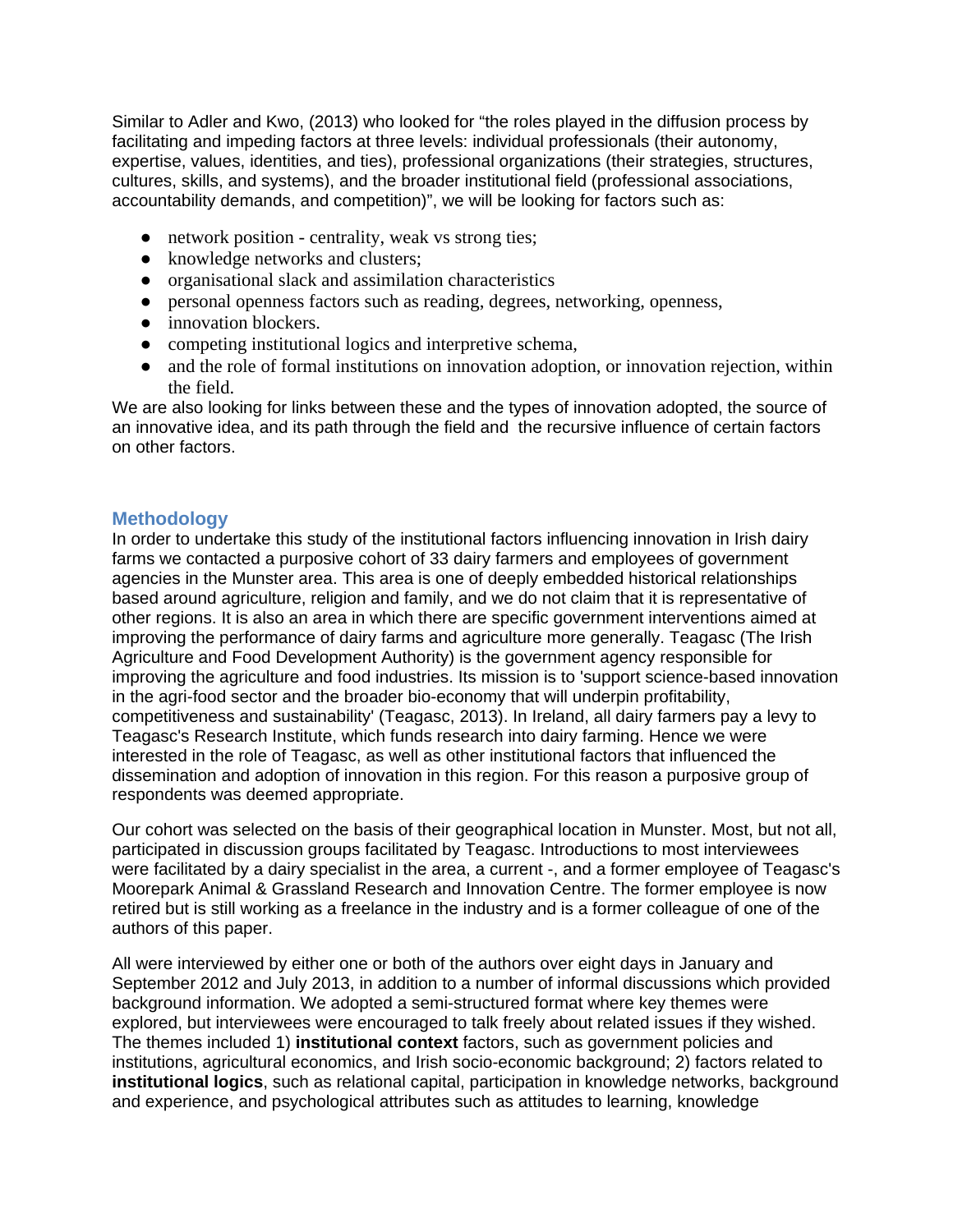acquisition, farming practices, and innovation; 3) **evidence of innovativeness.**

Each formal interview lasted for between one to one and a half hours. They were audio recorded and transcribed by a professional transcriber. Occasionally, further information was sought in a follow-up telephone call.

Data are being analysed using standard thematic qualitative coding techniques (Miles and Huberman, 1994; Flick, 1999), using NVivo 10 to assist in this process. A guiding model of potential institutional influences on farmer innovativeness was drawn up following the review of literature. This was used to inform our initial analysis of the qualitative data. From this we look for evidence of embedded institutional logics, interpretive schema, knowledge blockages, and the role of formal institutions on innovation adoption, or innovation rejection, within the field.

Additional factors that emerged from the interview data were used to modify the initial schema. From this interplay between theory and data we hope to draw explanations of the influences on the propensity to innovate and improve farm performance in this region.

## **Data presentation and analysis**

Our initial classification of the data is shown in Table 1. Our analysis is at an early stage, but a scan of the raw coding of the data suggests that certain factors appear to be more important than others. These are 1)Teagasc 2) family 3) quota and land 4) financial performance / incentives and 5) personal characteristics and attitudes.

## Table 1: Selected NVivo nodes and initial quantification of data

**A)** *Demographics*

- background
- experience
- education
- age
- marital status

**B)** *Farming*

- farm size
- number of employees
- financial performance
- manner of acquisition
- farm type

**C)** *Institutional context*

- Irish Dairy Board
- EU/ROI quota system
- ROI social economic environment
- Land ownership structure
- Government
- Teagasc
- ROI dairy farming industry

**D)** *Networks*

● Social relationships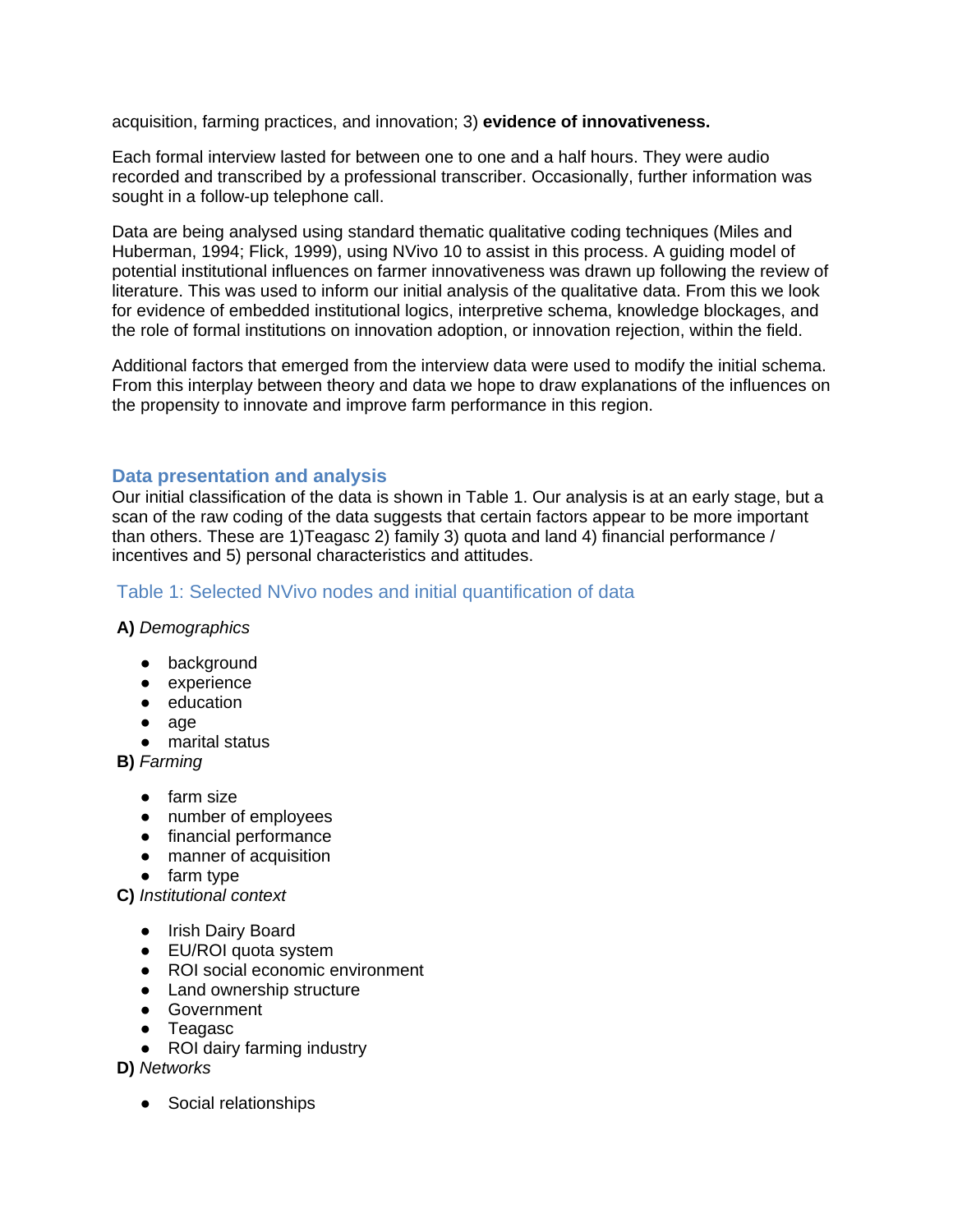- Discussion groups
- Family
- Teagasc advisors
- Fellow farmers
- International links
- accountant
- bank
- Outside-industry links
	- a. National
	- b. International
- suppliers (AI and milking machines)
- non-industry friends

**E)** *Knowledge sources*

● farmers journal

**F)** *Outlook on life*

- ambition
	- decision making
	- risk taking
- motivation
- measures of success
- learning approach
- contentment
- Entrepreneurship
- Hard working
- Attitude to farming

**G)** *Evidence of innovation*

In this paper we are looking to understand how institutional context, feeding through competing institutional logics, leads to dairy farm innovation. This paper is a work in progress and we have not yet finalised the linkages between these three factors. Figure 1 shows the various institutional contexts influencing the southern Irish dairy farming industry. Some of the more 'local' institutions are left out of this diagram in the interests of simplicity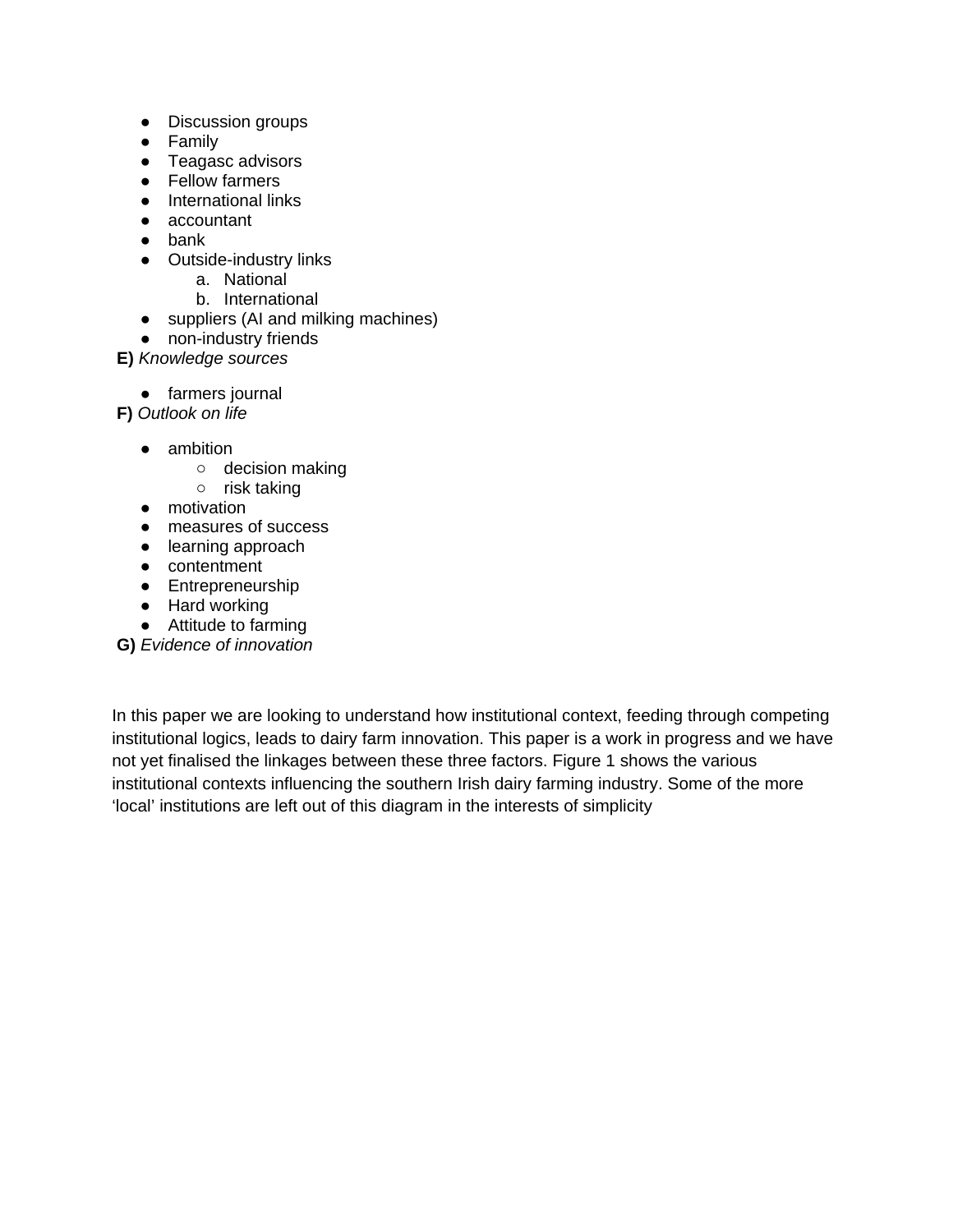

Table nn shows our initial attempt to understand the dynamics in the field that we have studied.

| Table nn Examples of innovations and institutional factors |  |
|------------------------------------------------------------|--|
|------------------------------------------------------------|--|

| Innovation                                            | Relevant institutional<br>contexts                                    | Institutional logics in play                                                                                                                                                                                                                                                                                                                                                                                                                                                                                                                                                               |
|-------------------------------------------------------|-----------------------------------------------------------------------|--------------------------------------------------------------------------------------------------------------------------------------------------------------------------------------------------------------------------------------------------------------------------------------------------------------------------------------------------------------------------------------------------------------------------------------------------------------------------------------------------------------------------------------------------------------------------------------------|
| New grass<br>varieties and<br>grassland<br>management | Moorepark (Teagasc)<br>research (international<br>research institues) | <b>Blockers: Moorepark (Teagasc)</b><br>dominance<br>'It's not suitable for my land'<br>'Teagasc research doesn't apply to my land'<br>'There isn't as much variation and difference in<br>how people think and do the thing as there used<br>to be' Teagasc. They're morethey're more<br>emthey're delivering a message, as opposed to<br>facilitating a discussion  You get that more and<br>more at the meetings. It's a bit of a bugbear of<br>mine,  Certainly, the DairyMIS group<br>haswhen I was starting out first, there was<br>some very strong characters there that had their |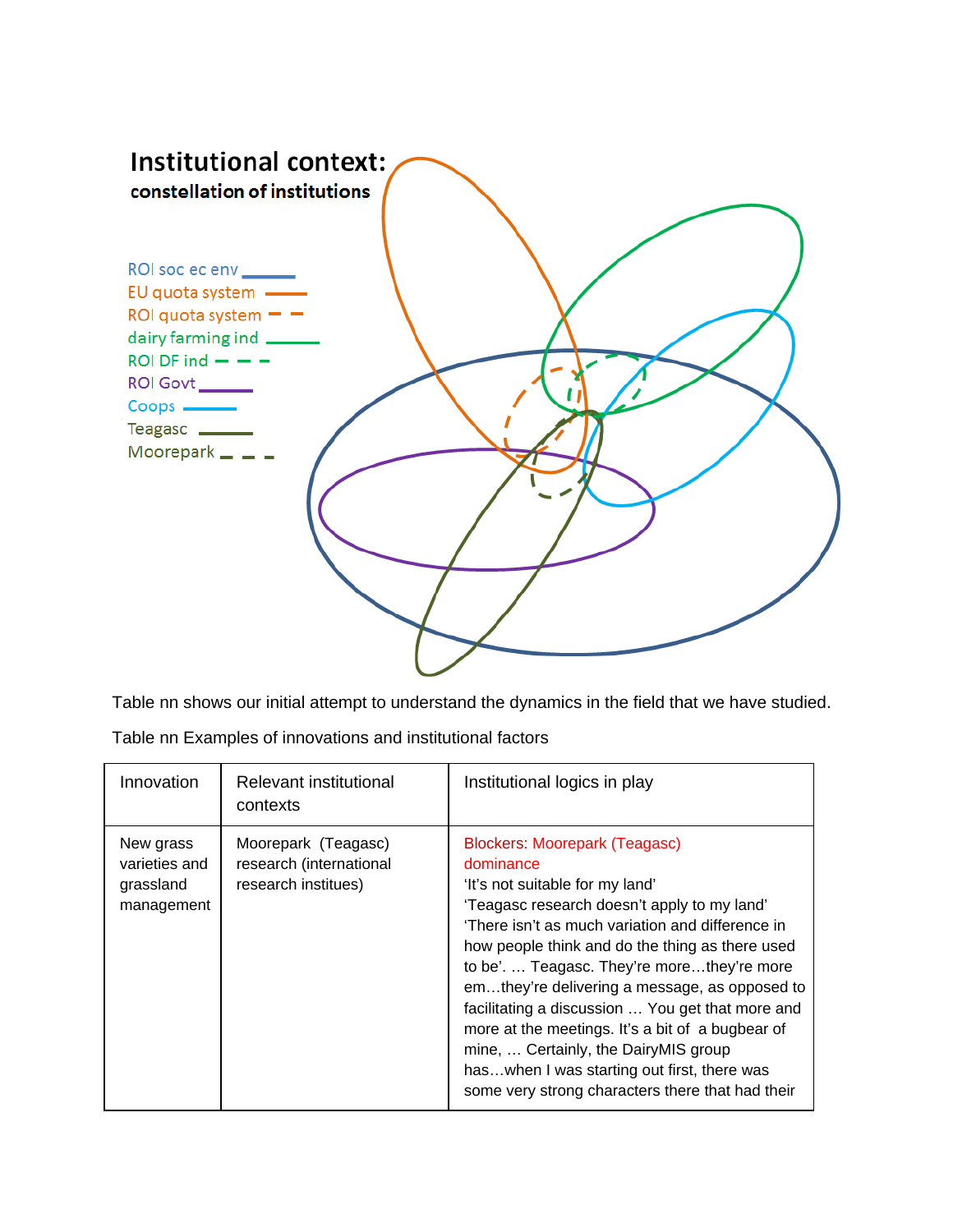|                                                                       |                                                                | own views on how things should be done, and<br>didn't particularly prescribe to the Teagasc view,<br>eh, which I think is very important.                                                                                                                                                                                                                                                                                                                                                                                                                                                                                                                                                                                                                                                                                                                                                                                                                                                                                                      |
|-----------------------------------------------------------------------|----------------------------------------------------------------|------------------------------------------------------------------------------------------------------------------------------------------------------------------------------------------------------------------------------------------------------------------------------------------------------------------------------------------------------------------------------------------------------------------------------------------------------------------------------------------------------------------------------------------------------------------------------------------------------------------------------------------------------------------------------------------------------------------------------------------------------------------------------------------------------------------------------------------------------------------------------------------------------------------------------------------------------------------------------------------------------------------------------------------------|
|                                                                       |                                                                | Enablers:<br>Moorepark evidence / research / peer usage:<br>'I suppose, re-seeding going forward, you'll go to<br>Teagasc to know what are the better types' 'like a<br>lot of it is grass-based, like Teagasc would be<br>very pro grassland management, which is very<br>good - I'd be pro it as well'                                                                                                                                                                                                                                                                                                                                                                                                                                                                                                                                                                                                                                                                                                                                       |
|                                                                       | International dairy farming<br>industry                        |                                                                                                                                                                                                                                                                                                                                                                                                                                                                                                                                                                                                                                                                                                                                                                                                                                                                                                                                                                                                                                                |
|                                                                       | Grass breeding suppliers                                       |                                                                                                                                                                                                                                                                                                                                                                                                                                                                                                                                                                                                                                                                                                                                                                                                                                                                                                                                                                                                                                                |
| Milking<br>machines,<br>new<br>technologies,<br>new building<br>types | Farmers' Journal<br><b>Suppliers</b><br>Dairy farming industry | <b>Blockers</b><br>costs / life style<br>'Yeah, because even the 20 unit ones, you'd<br>wonder how they manage, do you know,<br>[particularly] a single person. Well, I suppose<br>you'd have the automated cluster removers,<br>wouldn't you?'<br>Cost is a major issue like. I'd love to have a big<br>swanky parlour andbut it's very bog-standard<br><b>Enablers</b><br>Lower costs / peer usage (international as well as<br>national):<br>'So, basically, what I'm doing in the parlour is that<br>I put them on the cows, and they come off<br>themselves then when the cow is milked, you<br>know, so that saves me time in the parlour.'<br>'Oh, like, well, they allI knew that the automatic<br>scrappers were [done] by the crowd that do the<br>milking machines' 'He built a new milking parlour,<br>one of the first [?], based on what they saw in<br>New Zealand.'<br>lifestyle: 'when I put in the new parlour, it just<br>makes things very simple, and I have a very good<br>parlour, and milking cows now is a pleasure.' |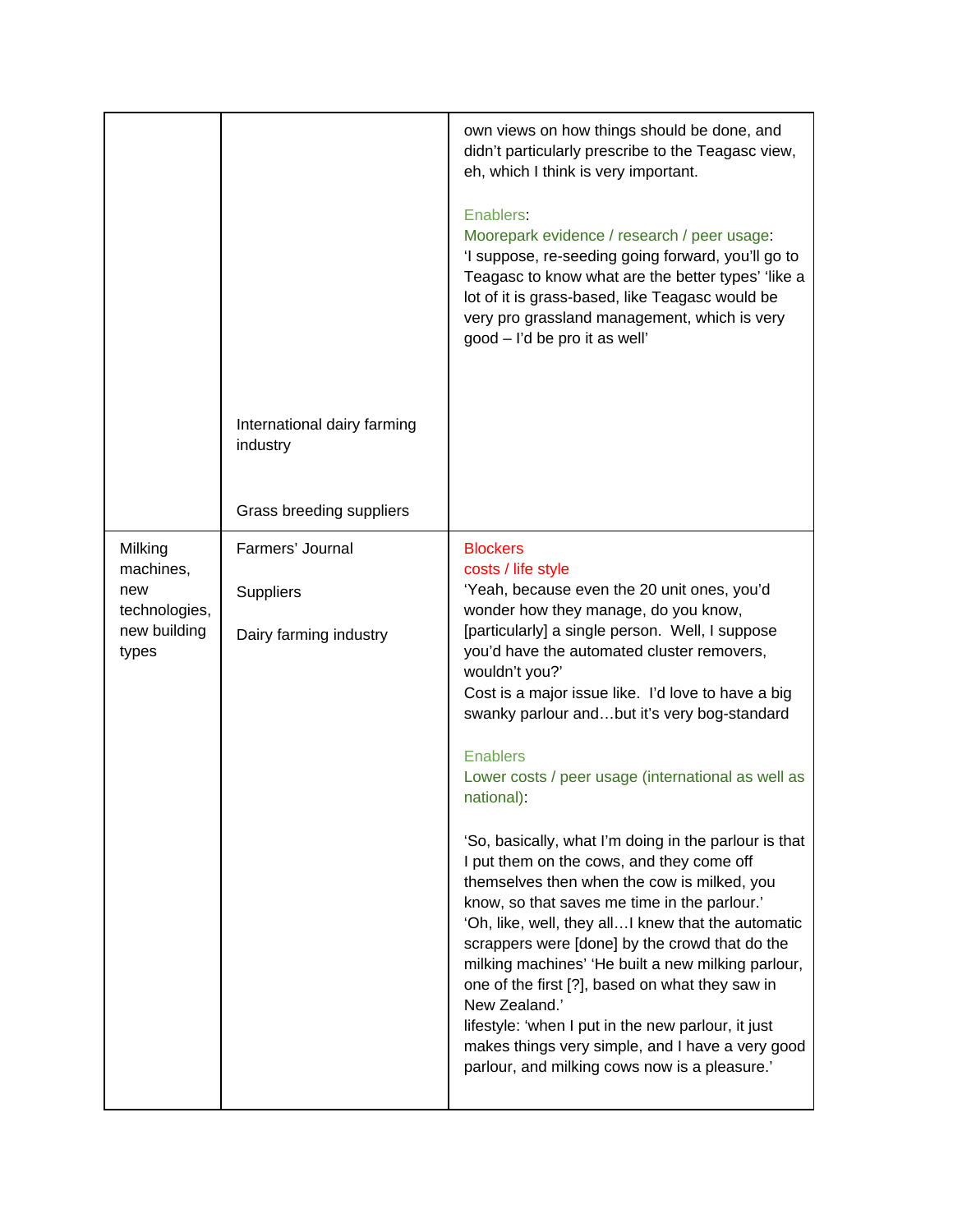| Larger herds                     | Land ownership structure<br>Lifestyle concerns<br>EU quota | <b>Blocker</b><br>Costs / management / lifestyle / land<br>availability/EU quota<br>'So, like, we're looking at it, and we're saying,<br>okay, there isn't any point really in putting in huge<br>investment and getting into a lot of extra cows if<br>all the profit is going to go on labour, and/or we're<br>going to have a terrible life as well'<br>'I suppose you could say land availability, you<br>know, is always an issue in this country'<br>" quota was the big issue, em, whereas now, I<br>have enough quota, quota's going'<br>Enabler<br>family / partnerships<br>'the partnerships are just combining different<br>families' lands together to farm them together as<br>a bigger unit' |
|----------------------------------|------------------------------------------------------------|------------------------------------------------------------------------------------------------------------------------------------------------------------------------------------------------------------------------------------------------------------------------------------------------------------------------------------------------------------------------------------------------------------------------------------------------------------------------------------------------------------------------------------------------------------------------------------------------------------------------------------------------------------------------------------------------------------|
| New uses for<br>farm land        | Land quality                                               | <b>Blocker - land quality</b><br>'The land was more suitable for the dairying as<br>well becausefor tillage, there's some of the<br>farm hilly and that.'<br>Enabler - land quality<br>'Oh, spruce. I've only got seven acres of it<br>though - because I couldn't make land out of it,<br>so I took the easier option.'                                                                                                                                                                                                                                                                                                                                                                                   |
| <b>Different</b><br>dairy breeds | Al<br>Teagasc (Moorepark)                                  | <b>Blockers</b><br>Availability of suitable varieties/ Teagasc<br>'as I said, I was using Normandes and found it<br>hard to get thethe straw'<br>'there's a lot of stuff they [Teagasc] do there, on<br>cross-breeding and things, I don't necessarily<br>agree with'                                                                                                                                                                                                                                                                                                                                                                                                                                      |
|                                  |                                                            | Al / peer usage (national/international)/ suitability<br>'he [AI man] said, no, there's other ones there and<br>they'reMontbeliardes and they had got so many<br>straws and' 'I suppose I picked that up from<br>New Zealand when I was there"Justthey seem<br>to be more suited, they seemed to be cows that<br>could hold a bit more condition on themselves, you<br>know - they wouldn't be as high maintenance a<br>cow.'<br>'A friend of mine had used these Rotbunt bulls'                                                                                                                                                                                                                           |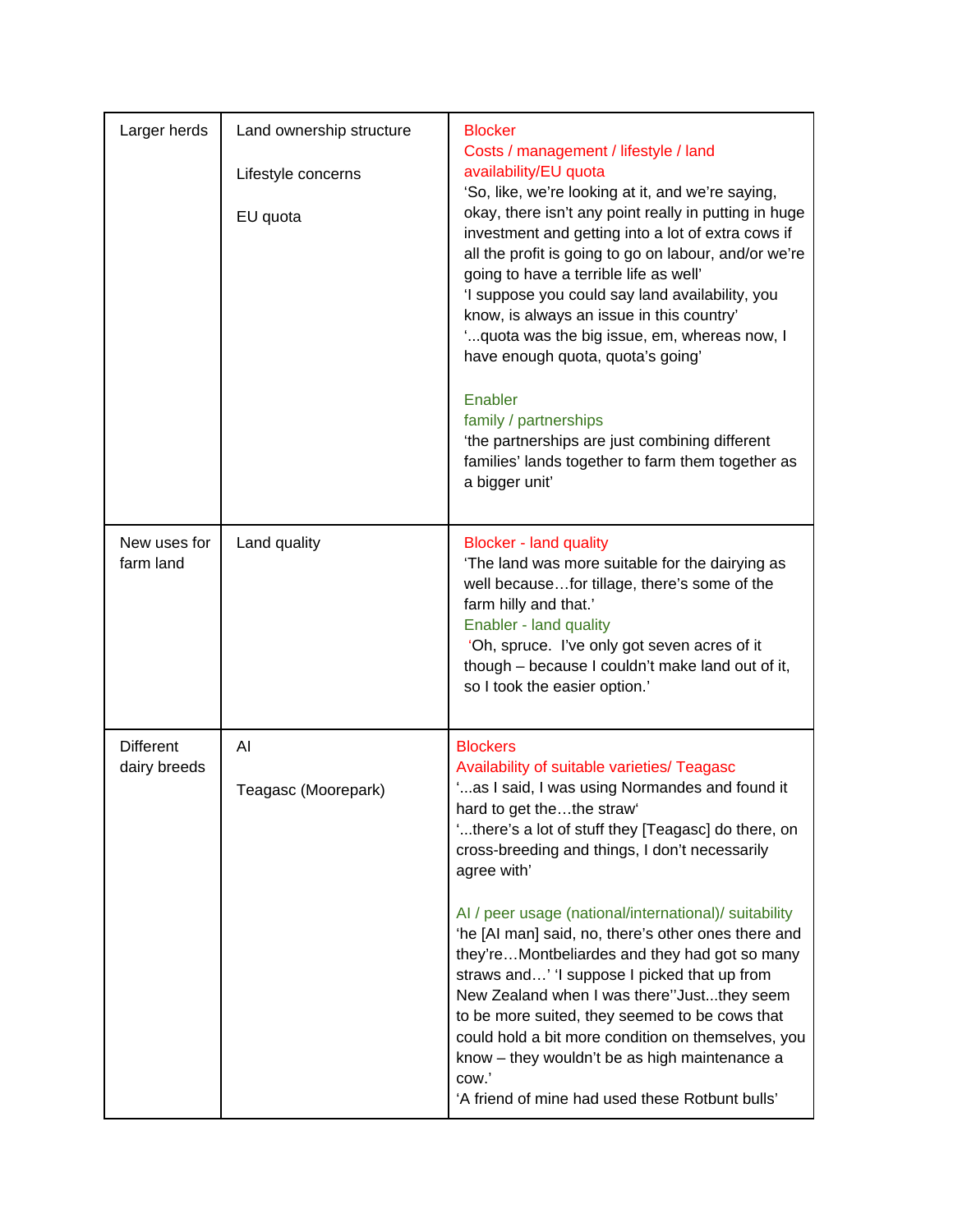| Knowledge<br>acquisition | Family and social networks<br>Psychological characteristics | 'Well, New Zealand is thekind of the cool place<br>to go if you want to see large herds operating',<br>and indeed had visited other countries'.                                                                                                                                                                                                                                                                                                                                                                                                                  |
|--------------------------|-------------------------------------------------------------|------------------------------------------------------------------------------------------------------------------------------------------------------------------------------------------------------------------------------------------------------------------------------------------------------------------------------------------------------------------------------------------------------------------------------------------------------------------------------------------------------------------------------------------------------------------|
|                          | Education and experience                                    | <b>Blockers</b><br>Discussion group<br>'SoI think, in a way, it kind of ruins the whole<br>discussion group thing because I think fellows<br>really now are only in it for the money, whereas,<br>before, you actually had people in it that wanted<br>to be in it, you know."                                                                                                                                                                                                                                                                                   |
|                          |                                                             | Farmer I: "I presume theyand that's all down to<br>the man that is driving it like, the facilitator,<br>because he's the guy that bounces thesort of<br>the questions off of the farmers, and you have to<br>get the farmers to, eh, tell about their<br>experiences, to express."                                                                                                                                                                                                                                                                               |
|                          |                                                             | Farmer D: "Yeah, I wanted to. Well, I had<br>actually tried to get in before, but it<br>wasthey weren't taking in anyone at that<br>stage, so" and " Em I suppose I would<br>have been aware that it had the most<br>information like, do you know? It was at the<br>edge of emfarming technology, of what<br>was happening in farming, and I suppose I<br>would have known some of the people in it,<br>do you know, and seen how they were<br>farming and presumed, I suppose, that<br>theydo you know, that that's where they<br>would have been getting it." |
|                          |                                                             | Farmer A"there can be a lot of research that's<br>done that gets published thatwhen you<br>weren't involved in it or anything else, you can<br>take at face value, but when you've actually<br>been involved with it and you've seen it on the<br>ground, you kind of find some of the nuances                                                                                                                                                                                                                                                                   |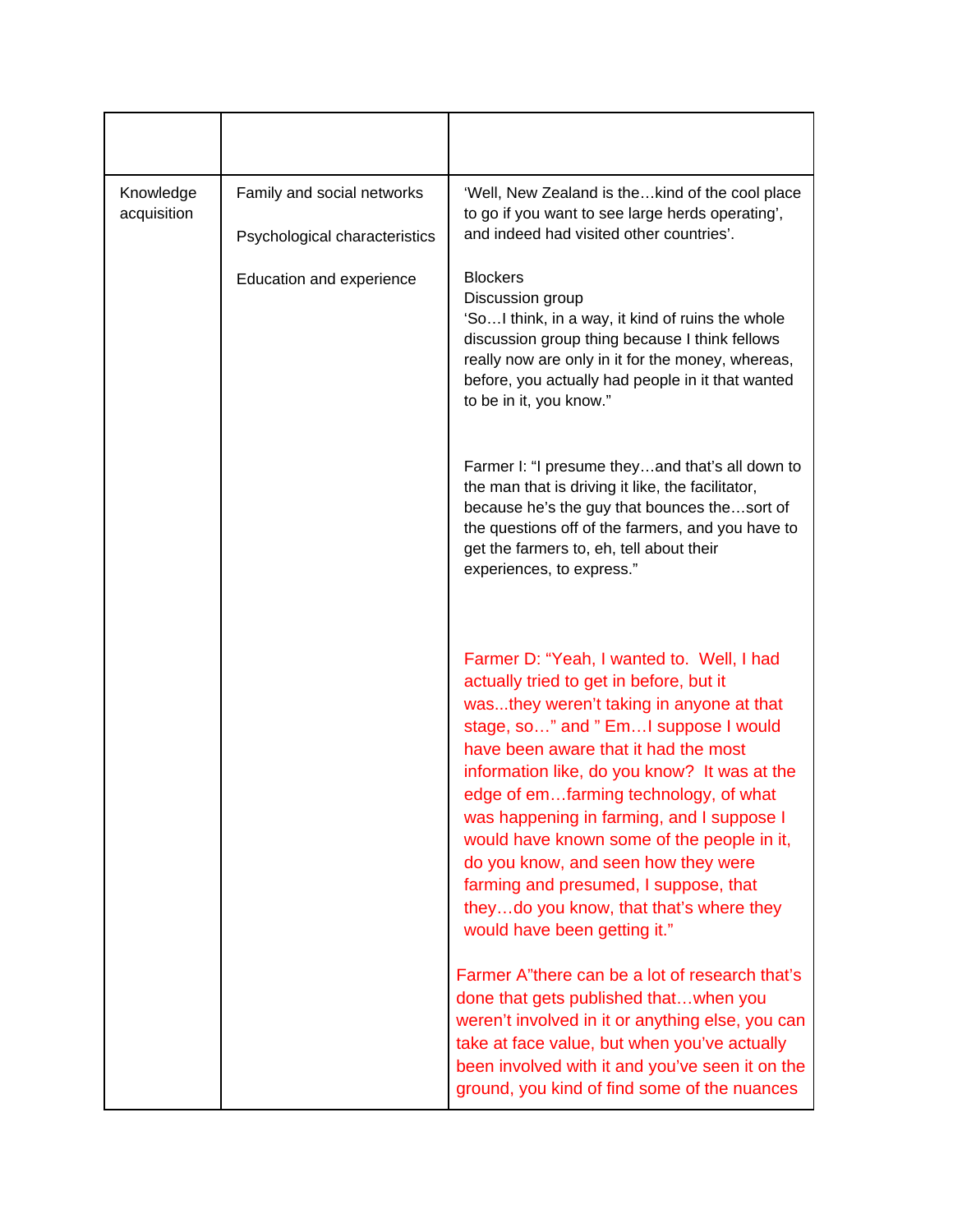|  | within the research, as to, you know, whether<br>it really did work or didn't work or, you know,<br>or possible areas or flaws within some of the<br>emwithin the actual research paper that<br>fundamentalfundamental flaws that, when<br>you just read a paper, you may not pick up<br>on." |
|--|-----------------------------------------------------------------------------------------------------------------------------------------------------------------------------------------------------------------------------------------------------------------------------------------------|
|  |                                                                                                                                                                                                                                                                                               |

## **Connections and competition between institutions and institutional logics**

In Figure 1 above, there are considerable areas of overlap between the different institutional fields in our study. Drawing such a diagram is helpful in showing areas where there are strong areas of overlapping interests. These are areas where there is either established collaboration over outcomes, or negotiation or competition over outcomes . The diagram also shows areas where there are no linkages, and therefore the channels that may be usefully used to establish linkages, or institutional fields that would need to be created for linkages to occur. In this paper we are more concerned with the first aspect, and what is happening within existing institutions. For example, Coops have links with farmers, who have to negotiate over the quality and amount that they can sell - and the price that they will get for the milk. The coops are then linked to the wider soc /econ environment, who in turn regulate the demand and price of the milk. There are also a number of nested institutions - for example Moorpark dairy research Institute is nested as a subsidiary of Teagasc, who both engage separately and jointly with the Irish government . Teagasc, in turn, is influenced by international Research Institutes and the international farming industry. Another example is the Irish quota system which is nested within the EU quota system and also sits within the Irish social / economic environment.

The ROI quota system influences the research that Moorepark does. Until recently this has been focused on efficiency, and is a response to the contingencies of the Irish quota system. For example, current limitations in land availability, generally small farm sizes and fragmented ownership structure is the result of the Irish quota system which acts to protect smaller farms from economic exigencies (Newman and Matthews, 2006). However, given that the quota system disappears In 2015, Moorepark's research focus is changing to help the farmers prepare for its abolition and to helping farmer's think about how to be competitive on a larger scale. After 2015, Moorepark's focus may change again - and at that point different institutions will have a stronger pull. Land ownership is likely to be more fluid, thus the institutions that are likely to have more influence are the co-ops, and some from outside the current structure, for example international farming companies or private equity firms.

In our data we already see competing logics between those who recognise that the world will change in 2015 and are anticipating what they would need to do differently, for example adopt new methodologies and technologies or buy up additional land wherever possible, and those that are deeply attached to the 'small is beautiful' ethos that has been possible until now. Almost all the farmers in our cohort were the owners of medium-sized farms (>100 acre, >50 milking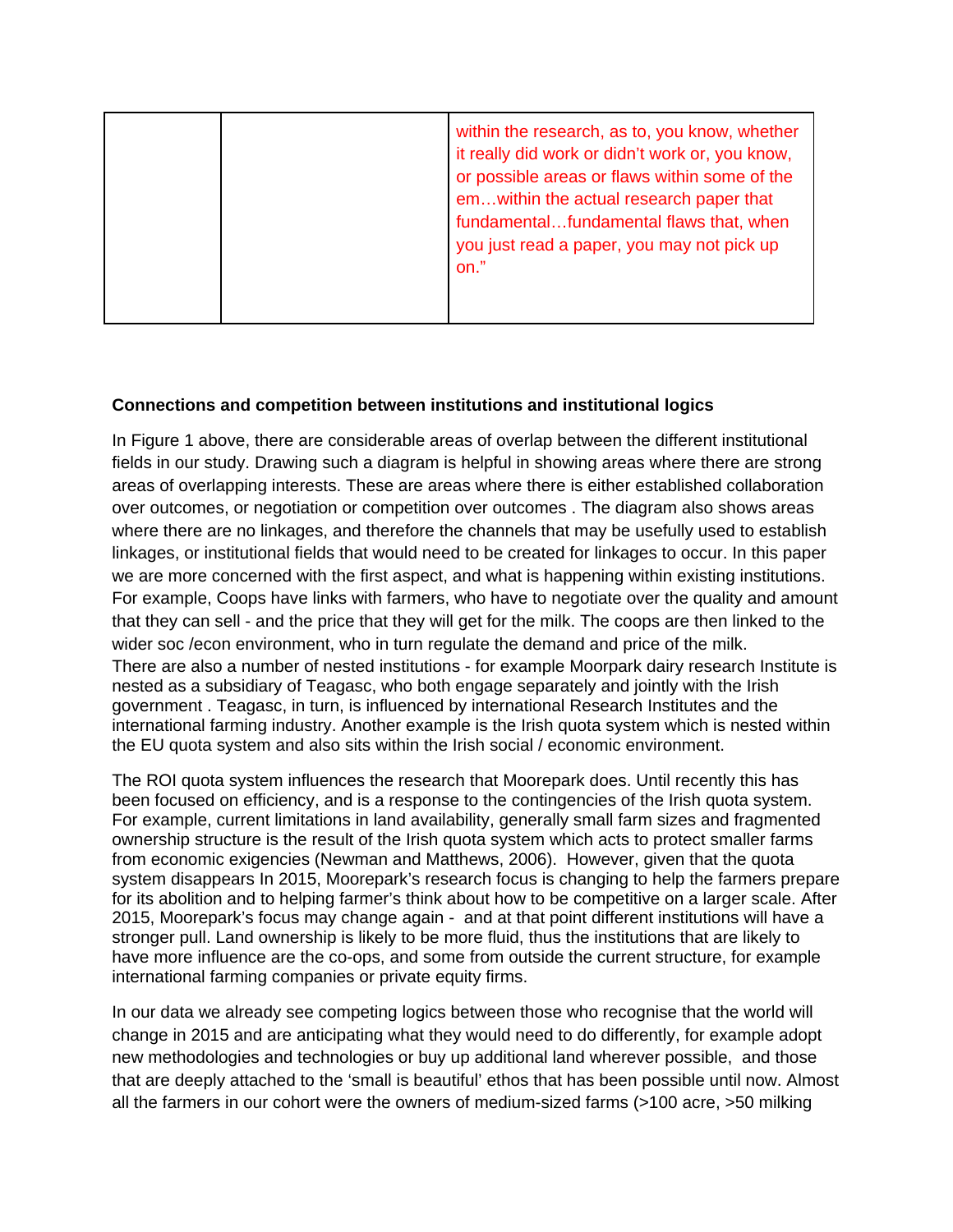cows) which typically had fewer than five employees. A few owned large farms (1000 acre, > 600 milking cows). Many had inherited the farm from their parents; the farms typically having been in the family for two or more generations. They were all male and most were married with children, in approx 30% of cases the wife worked outside the farm. When the decision was taken as to who should inherit the farm, it seemed that they had been the child that had expressed the strongest interest or were the oldest, although our understanding of this process is necessarily limited by our single-source data. This system of inheritance means that the individuals (all men) who take over the farms may have been selected-in for their desire for continuation and stability. Often, father or brother still farmed in the area. In some cases the fathers, despite being officially 'retired', were still working on the farm.

In most cases, there was little sign of burning desire for change, or to rock the boat. Life-work balance was also mentioned as an important shaper of behaviour. Few radical innovations were found, as is, in fact typical of the dairy farming industry (Diderham 2003); overwhelmingly innovations were incremental in nature. The picture generally, therefore is one of contentment and stability. Therefore the problem for those who want to improve efficiency, international competitiveness - or the threat that the removal of the quota will pose - is where to attempt to introduce innovation into a field where there are few of the obvious stimuli to radical change.

Here we have good evidence of some of the ways in which different institutional logics were competing for dominance. Moorepark (and behind it, Teagasc and the Irish government) was one of the institutions that was trying very hard to impose its own view of the future on these farmers.

Teagasc ran discussion groups that most of the farmers that we interviewed attended. The discussion groups provide informal fora for the dissemination of Moorepark's research as well as the sharing of best practice between farmers. These used to be accessed on a voluntary basis but more recently farmers had been paid an incentive to participate. Teagasc as the Irish government's advisory agency provided experts to take part in these groups, mostly as facilitators. They drew on the research that Moorepark had undertaken, but also based advice and control of the groups on their own industry knowledge. The groups' members are invited by either the Teagasc advisors or other group members. However, not all of the farmers in our cohort participated in these groups although, given that this was a purposive cohort, most did. Those who did not either had not been invited (and had not made determined efforts to join), and / or did not attend because they saw little value in them. The relationships within the groups and the differential patterns of knowledge acquisition within the cohort are factors that we need to analyse further.

Most of the most innovative farmers were members of the Blackwater group, a high status, invitation-only, forum. Farmers in this group were selected on the basis of their willingness to participate in Moorepark's research and were selected by interview. They provided some of the raw data that Moorepark used. They are thus both exclusive and selective, but farmers who want to be part of this discussion group tend to do so because of access to cutting-edge information and role models.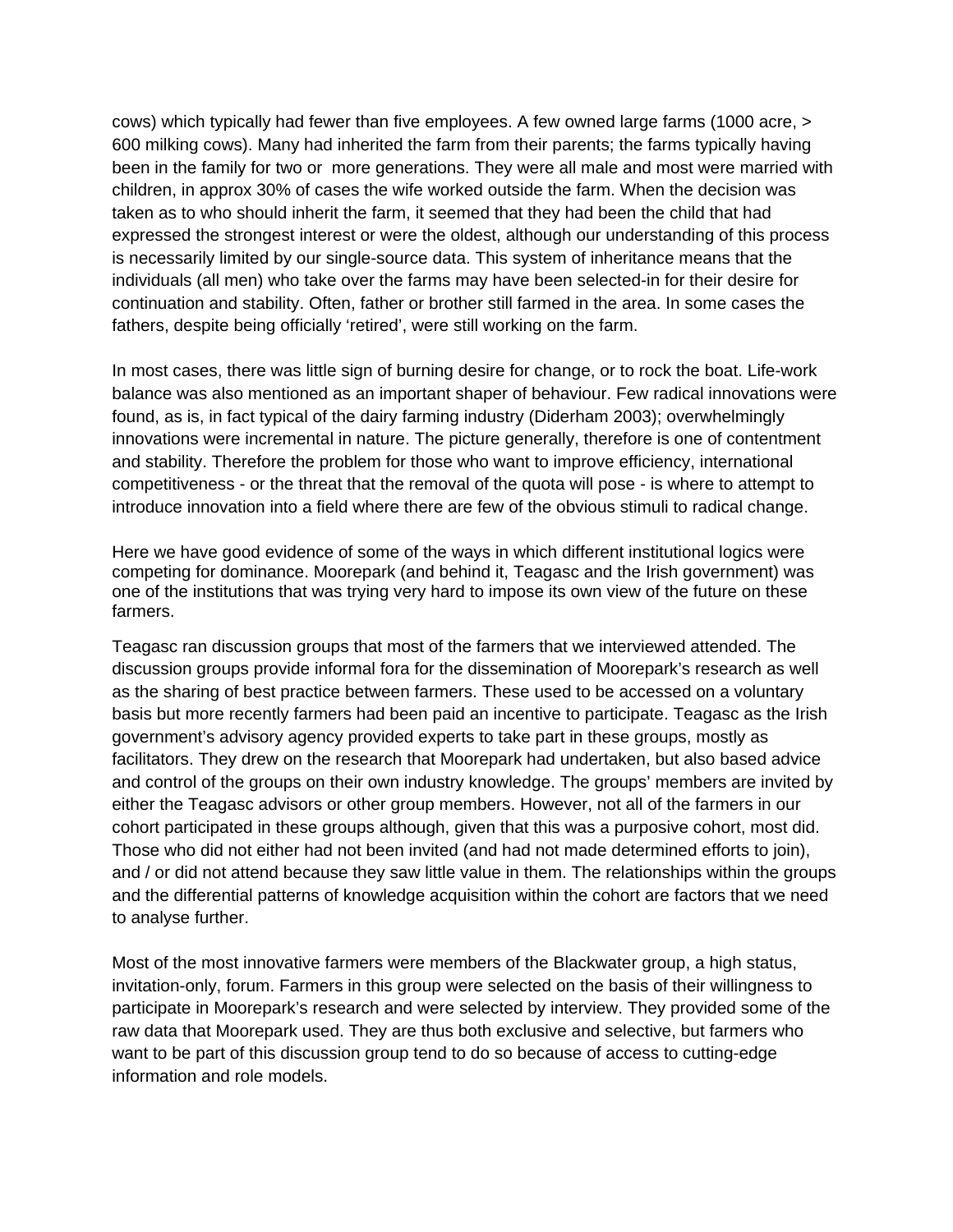### **Conclusions**

At the moment, much remains to be done in terms of analysing our data and understanding the deep relationships between the institutions and the ways in which the different institutional logics are drawn upon and to what effect on innovativeness For example we remain to understand the relative effects of strong versus weak ties, embeddedness and reputation (especially within strongly embedded networks such as this field) and the effect that these have on blocking knowledge as well as the ability to access it..

### **References**

Aarstad, J., Haugland, S. A., & Greve, A. (2010). Performance spillover effects in entrepreneurial networks: assessing a dyadic theory of social capital. Entrepreneurship Theory and Practice, 34(5), 1003-1019.

Adler, P. S. and Kwon, S.-W. (2013), The Mutation of Professionalism as a Contested Diffusion Process: Clinical Guidelines as Carriers of Institutional Change in Medicine. Journal of Management Studies, 50: 930–962

Agriculture and Horticulture Development Board (2013) From farm to fridge. Online: http://www.thisisdairyfarming.com/all-about-dairy-farming/from-farm-tofridge.aspx#.UcFm7r5wbIU. Accessed 19th June 2013

Akgün, A. E., Keskin, H., & Byrne, J. (2012). Antecedents and Contingent Effects of Organizational Adaptive Capability on Firm Product Innovativeness. Journal of Product Innovation Management, 29(S1), 171-189.

Akrich, M., Callon, M. and Latour, B. (2002a) The key to success in innovation Part I: The art of interessement. International Journal of Innovation Management 6, 187-206.

Argote, L., & Greve, H. R. (2007). A behavioral theory of the firm—40 years and counting: Introduction and impact. Organization Science, 18(3), 337-349.

Arregle, J. L., Batjargal, B., Hitt, M. A., Webb, J. W., Miller, T., & Tsui, A. S. (2013). Family ties in entrepreneurs' social networks and new venture growth. Entrepreneurship Theory and Practice (available at[: http://onlinelibrary.wiley.com/doi/10.1111/etap.12044/pdf](http://onlinelibrary.wiley.com/doi/10.1111/etap.12044/pdf)).

Baron, R., & Markman, G. (2003). Beyond social capital: The role of entrepreneurs' social competence in their financial success. Journal of Business Venturing, 18(1), 41-60.

Bergevoet, R.H.M., van Woerkum, C. (2006). Improving the entrepreneurial competencies of Dutch dairy farmers through the use of study groups. The Journal of Agricultural Education and Extension, 12(1), 25-39.

Bourgeois, L. J. (1981). On the measurements of organizational slack. Academy of Management Review 6 (1): 29–39.

Brunneschweiler, C.N., Bulte, E.H., (2008). The resource curse revisited and revised: a tale of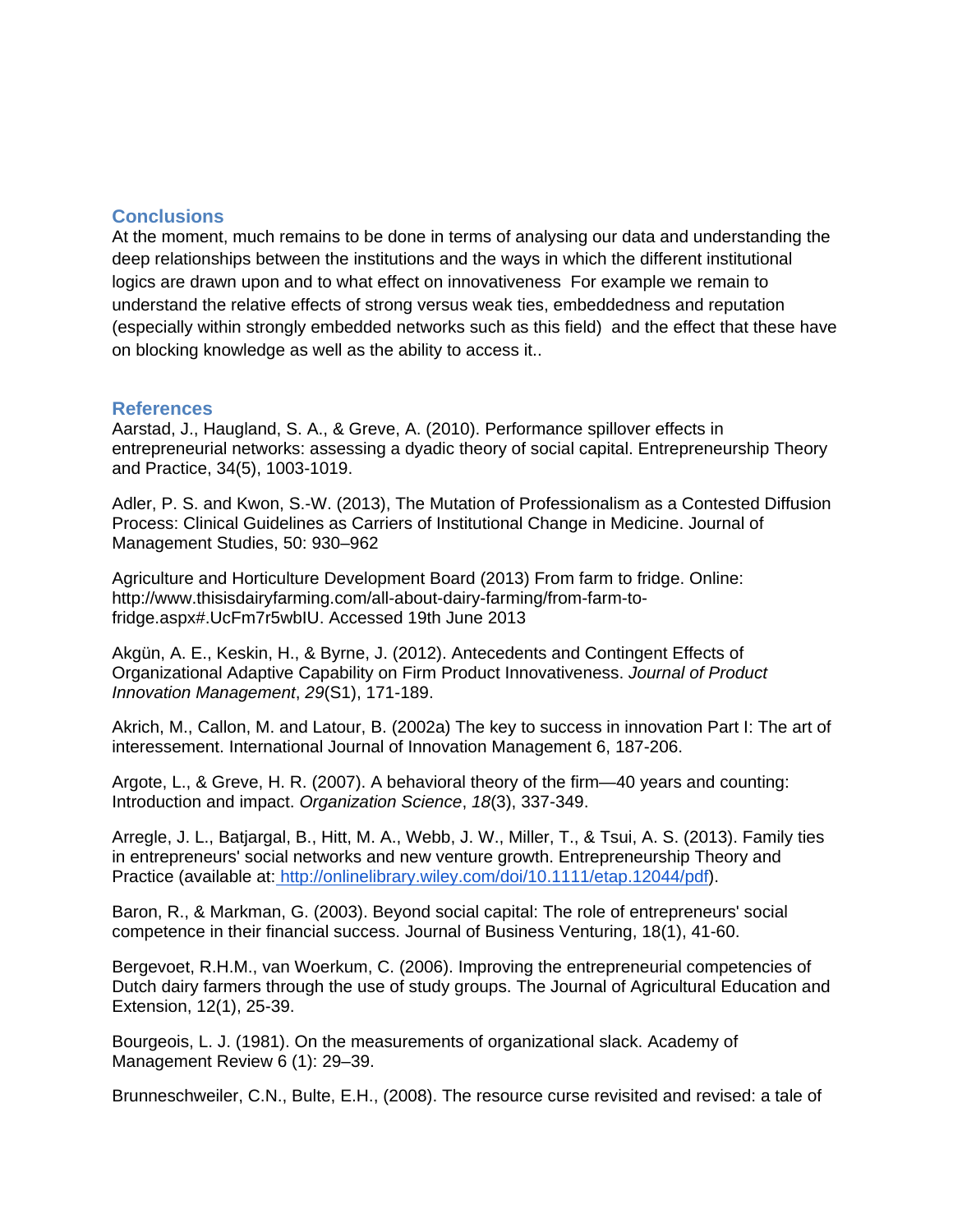paradoxes and red herrings. Journal of Environmental Economics and Management, 55, 248- 264.

Chen, Y. M., Yang, D. H., & Lin, F. J. (2013). Does technological diversification matter to firm performance? The moderating role of organizational slack. Journal of Business Research. 66 (2013) 1964–1969

Christensen , J. L., Dahl, M., Eliasen, S., Nielsen, R., & Ǿstergaard, C. R. (2011). Patterns and collaborations of innovation in the primary sector: a study of the Danish agriculture, forestry and fishery industry. Industry and Innovation, 18(2), 203-225.

Collins, C., & Clark, K (2003). Strategic human resource practices, Top management team social networks, and firm performance: The role of human resource practices in creating organizational competitive advantage. Academy of Management Journal, 46(6), 740-751.

Dacin, T., Goodstein, J. and W.R. Scott (2002) Institutional theory and institutional change: introduction to the special research forum. Academy of Management Journal, 45(1), 45-57.

#### Damanpour, 1991

Department for Environment, Food and Rural Affairs (2013). Review of environmental advice, incentives and partnership approaches for the farming sector in England.

Diederen, P., Meijl, van H., Wolters, A. and Bijak, K. (2003) Innovation adoption in agriculture: innovators, early adopters and laggards. Cahiers d'économie et sociologie rurales, 67, 29-50.

#### DiMaggio and Powell, 1983, 1991

Ekins, P. (2010). Eco-innovation for environmental sustainability: concepts, progress and policies. International Economics and Economic Policy, 7(2-3), 267-290.

Flick, U. (1999). An introduction to qualitative research. London: Sage.

Frith, K., & McElwee, G. (2009). Value-adding and value-extracting entrepreneurship at the margins. Journal of Small Business and Entrepreneurship, 22(1), 39-53,85.

Godfray, H. C. J., Beddington, J. R., Crute, I. R., Haddad, L., Lawrence, D., Muir, J. F., & Toulmin, C. (2010). Food security: the challenge of feeding 9 billion people. science, 327(5967), 812-818.

Grande, J., Madsen, E. L., & Borch, O. J.(2011). The relationship between resources, entrepreneurial orientation and performance in farm-based ventures. Entrepreneurship & Regional Development, 23(3-4), 89-111.

Greve, A., & Salaff, J. (2003). Social networks and entrepreneurship. Entrepreneurship Theory and Practice, 28(1), 1-22.

Gungaphul, M., & Kassean, H. (2012). An insight into the networking approaches of women entrepreneurs in mauritius. Rochester: doi:<http://dx.doi.org/10.2139/ssrn.2130451>

Hargadon, A. B. 1998. Firms as knowledge brokers: Lessons in pursuing continuous innovation. California Management Review 40 (3): 209–27.

Hartwich, F., and C. Negro. (2010). The role of collaborative partnerships in industry innovation: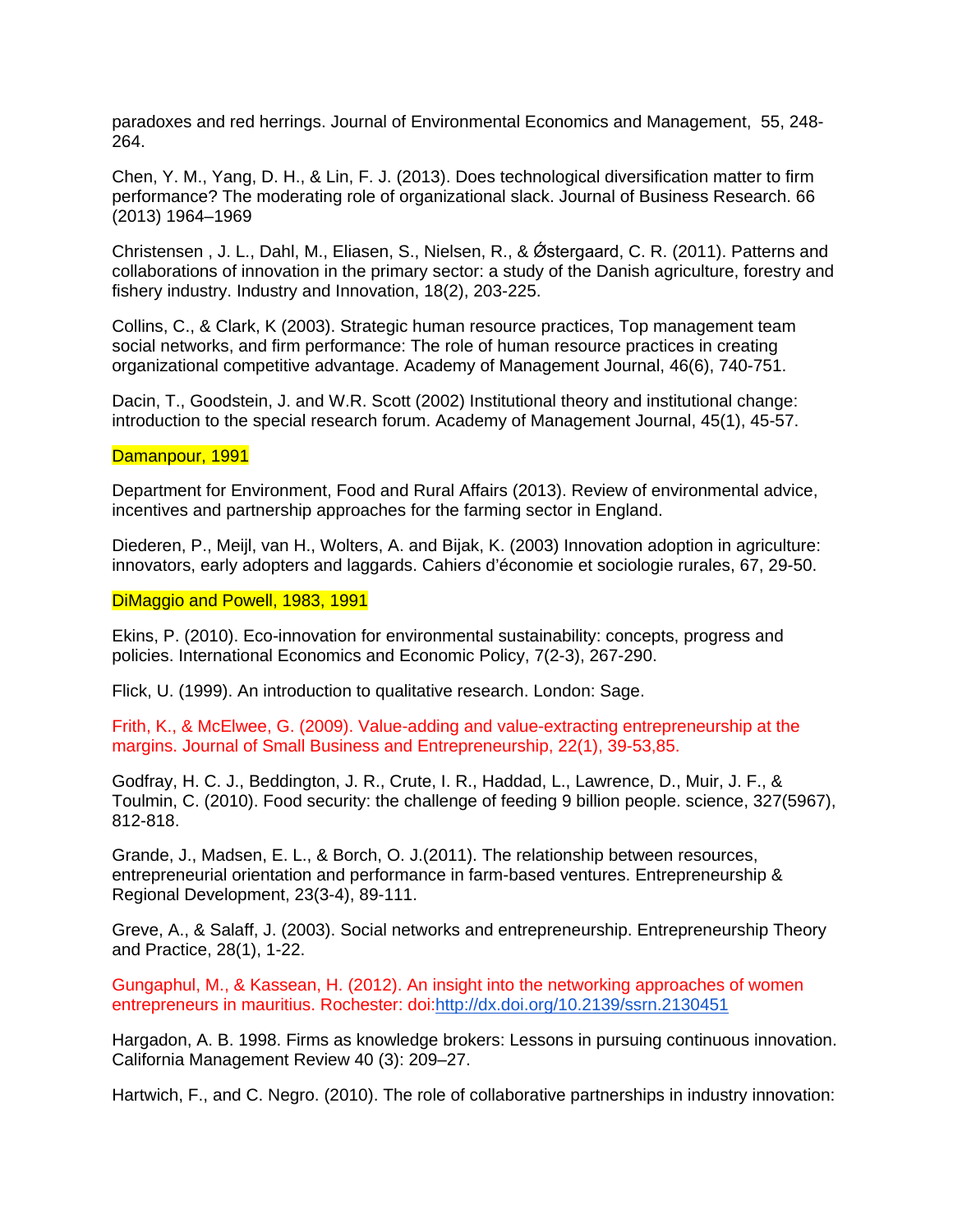lessons from New Zealand's dairy sector. Agribusiness, 26(3), 425-449

Haberberg, A., Gander, J., Rieple, A., Helm, C., and Martin-Castilla, J.-I. (2010). Institutionalizing idealism: the adoption of CSR practices. Journal of Global Responsibility 1 (2),  $366 - 381$ 

Heanue, K. P., and D. Jacobsen. (2008). Embeddedness and innovation in low and medium technology rural enterprises. Irish Geography, 41(1), 113-127.

Kari, M. V., Peura, J., & McElwee, G. (2007). The split entrepreneurial identity of the farmer. Journal of Small Business and Enterprise Development, 14(1), 48-63.

Lally, B. and B. Riordan (2001). Economic Impact on Irish Dairy Farms of Strategies To Reduce Nitrogen Applications. Online: :

http://www.teagasc.ie/research/reports/dairyproduction/4346/eopr-4346.asp. Accessed 13th June 2013.

Lechner, C., & Dowling, M. (2003). Firm networks: External relationships as sources for the growth and competitiveness of entrepreneurial firms. Entrepreneurship & Regional Development: An International Journal, 15(1), 1-26.

Lowe, P and H Talbot (2000). Providing advice and information in support of rural microbusinesses. Centre for Rural Economy Research Report, University of Newcastle, Newcastle Upon Tyne.

McElwee, G. (2006). FARMERS AS ENTREPRENEURS: DEVELOPING COMPETITIVE SKILLS. Journal of Developmental Entrepreneurship, 11(3), 187-206. Retrieved fro[m](http://search.proquest.com/docview/208435588?accountid=17234) <http://search.proquest.com/docview/208435588?accountid=17234>

McElwee, G., Anderson, A., & Vesala, K. (2006). The strategic farmer: A cheese producer with cold feet? The Journal of Business Strategy, 27(6), 65

Maldonado-Siman, E, Godinez-Gonzalez, C, Cadena-Meneses, J, Ruíz-Flores, A, & Aranda-Osorio, G 2013, 'Traceability In The Mexican Dairy Processing Industry', Journal Of Food Processing & Preservation, 37, 5, pp. 399-404

McElwee, G (2004). A segmentation framework for the farm sector. Paper presented at the 3rd Rural Entrepreneurship Conference, University of Paisley.

Miles, M., and A. M. Huberman. (1994). Qualitative data analysis: An expanded sourcebook. Thousand Oaks, CA: Sage.

Morgan, K. (1997 ). The learning region: institutions, innovation and regional renewal. Regional Studies, 31(5), 491-503.

Nehring, R; Sauer, Gillespie and Hallahan (2011) Intensive versus Extensive Dairy Production Systems: Dairy States in the Eastern and Midwestern U.S. and Key Pasture Countries the E.U.: Determining the Competitive Edge

Ng, W. and Rieple, A (2014). The Role of Networks in Entrepreneurial Performance: New Answers to Old Questions? International Entrepreneurship and Management Journal, forthcoming.

Oreszczyn, S., Lane, A., & Carr, S. (2010) The role of networks of practice and webs of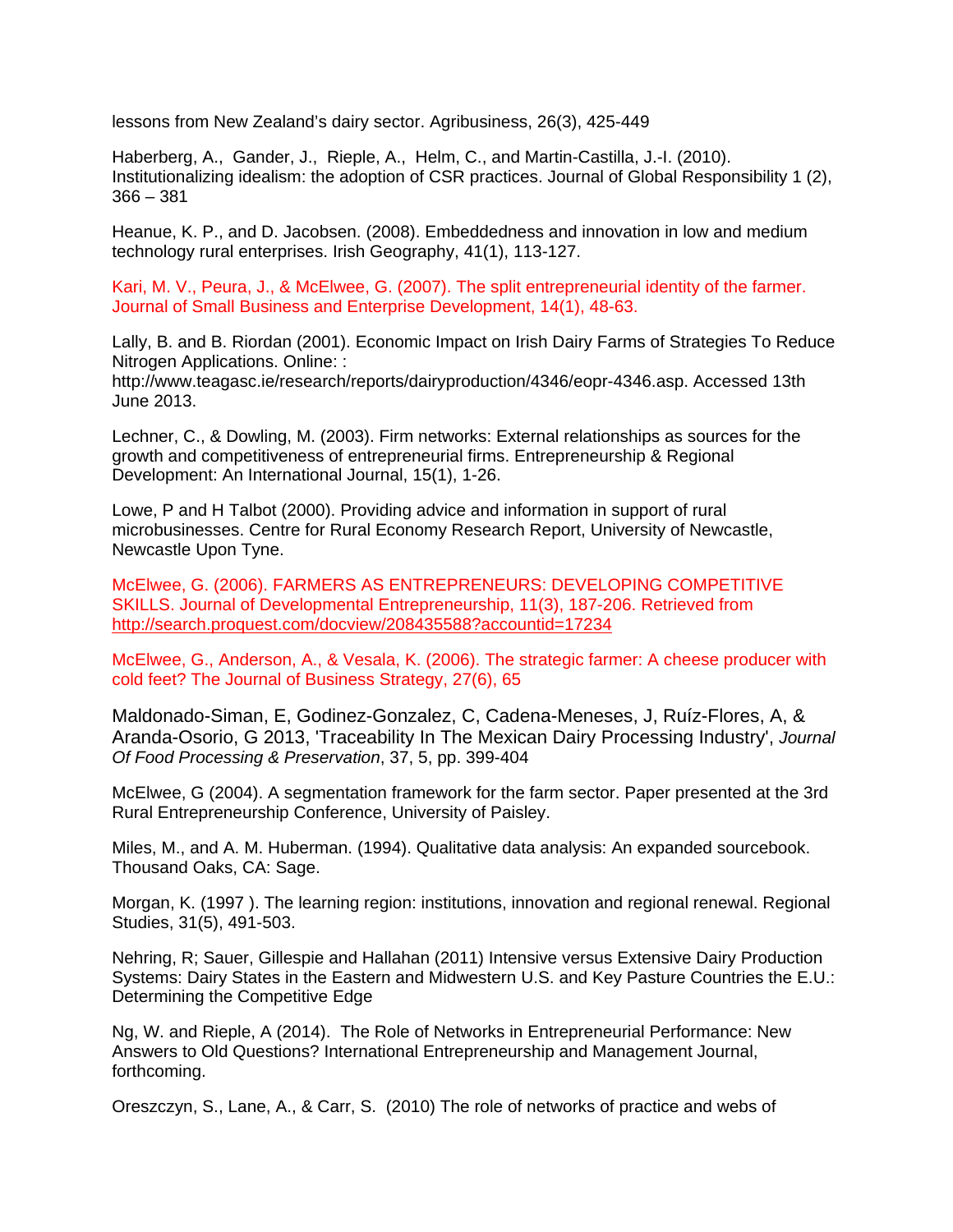influencers on farmers' engagement with and learning about agricultural innovations. Journal of Rural Studies, 26, 404-417.

Peretto, P. F. (2012). Resource abundance, growth and welfare: A Schumpeterian perspective. Journal of Development Economics, (97), 142-155.

Porter, M. (1990). The competitive advantage of nations. New York: Free Press.

Porter, M. (2000) Location, Competition, and Economic Development: Local Clusters in a Global Economy. Economic Development Quarterly, 14(1), 15-34.

Pierce and Delbecq, 1977

Richtner, A., & Sodergren, B. (2008). Innovation projects need resilience. International Journal of Technology Intelligence and Planning, 4(3), 257-275.

Richtnér, A., Åhlström, P., & Goffin, K. (2013). "Squeezing R&D": A Study of Organizational Slack and Knowledge Creation in NPD, Using the SECI Model. Journal of Product Innovation Management.

Rieple, A; Pisano P, and Pironti M. (forthcoming 2013). Business Network Dynamics and Diffusion of Innovation. International Journal of E-Business Development.

Roper, S. (2001). Innovation, networks and plant location: some evidence for Ireland. Regional Studies, 35(3), 215-228.

Soriano, D.R. and Huarng, K.-H. (2013). Innovation and entrepreneurship in knowledge industries. Journal of Business Research 66 (2013), 1964–1969.

Staber, U., and J. Sydow. 2002. Organizational adaptive capacity: A structuration perspective. Journal of Management Inquiry 11 (4): 408–95.

Veen, van der, M. (2010). Agricultural innovation: invention and adoption or change and adaptation? World Archaeology, 42(1), 1-12.

Teagasc (2013). <http://www.teagasc.ie/research/>

Teece, D.J. (2010). Business Models, Business Strategy and Innovation. Long Range Planning, 43, 172-194.

Tepic, M., Trienekens, J. H., Hoste, R and Omta, S.W.F. (2012). "The influence of networking and absorptive capacity on the innovativeness of farmers in the Dutch pork sector." International Food and Agribusiness Management Review 15.3, 1-33

Terluin, I.J. (2003) Differences in economic development in rural regions of advanced countries: an overview and critical analysis of theories. Journal of Rural Studies 19, 327–344.

#### Tolbert and Zucker, 1983

Tolbert, P. S. & Zucker, L. G. (1996). The institutionalization of institutional theory In S. Clegg, C. Hardy and W. Nord (Eds.), Handbook of organization studies (pp. 175-190). London: SAGE.

Wenger, E., McDermott, R. & Snyder, W.M. (2002). Cultivating Communities of Practice. Harvard Business School Press, Boston.